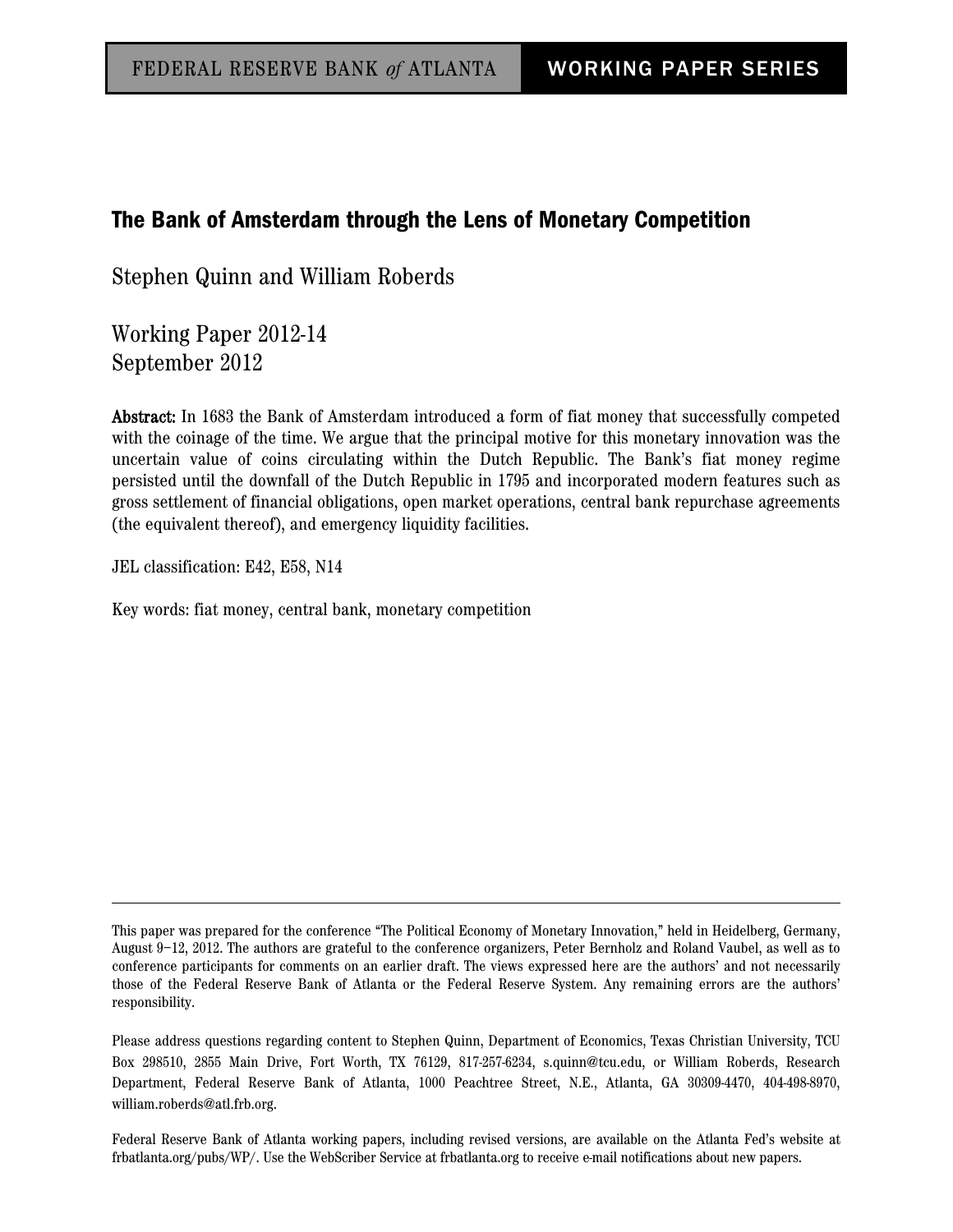#### **The Bank of Amsterdam through the Lens of Monetary Competition**

A paradoxical aspect of any modern economy is that its most sought-after asset—fiat money may also be its least intuitive. Fiat money, by definition, consists of only irredeemable claims: banknotes or entries in the accounts of a central bank. In concrete terms, these items appear to signify nothing. Yet fiat money has an unquestioned and unparalleled ability to quickly and irreversibly complete a transaction, be it a multimillion-dollar stock trade or a back-alley drug deal.

Why should an imaginary asset play this critical role? There are numerous economic theories of the emergence of fiat money, but these commonly fall into two broad categories (Kahn and Rob-erds 2009). The first group of explanations (the "Mahagonny theories" [1](#page-1-0)) postulates that the value of fiat money arises principally from laws that compel its use. A second group of explanations (the "Peter Pan theories"  $^2$  $^2$ ) argues that fiat money is universally accepted precisely because it is believed to be so.

To evaluate the applicability of these theories, this paper will briefly examine the experience of an innovative fiat money regime, introduced by the Bank of Amsterdam in the late seventeenth century and persisting until the downfall of the Dutch Republic in 1795. And while elements of the Mahagonny and Peter Pan stories are recognizable in the Amsterdam narrative, we will argue a third explanation (working name: "Icarus") better fits the facts. That is, by moving to a fiat (or near-fiat) monetary standard, the merchant community of Amsterdam was for a time able to escape the ill effects of contemporary commodity money. Aided by the force of law and custom, imaginary money on the Bank's ledgers succeeded because it was more reliable than the real stuff.

<span id="page-1-2"></span><span id="page-1-0"></span><sup>&</sup>lt;sup>1</sup> The1930 Brecht/Weill opera takes place in a city where it is a crime to be caught without money. <sup>2</sup> In J.M. Barrie's work, fairies exist only if enough people believe in them.

<span id="page-1-1"></span>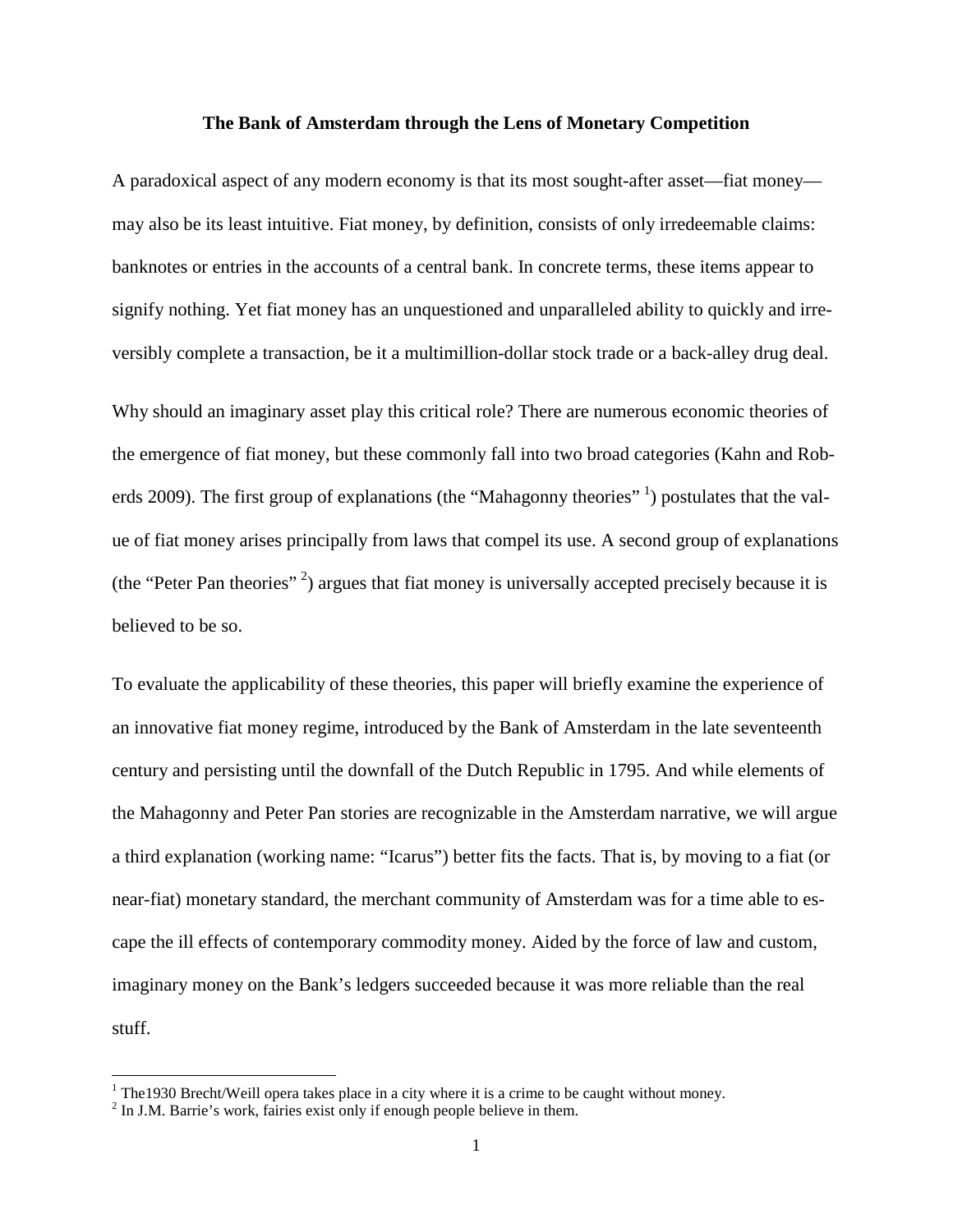Amsterdam's monetary system was however a delicate construct that, like Icarus' waxen wings, could be subject to sudden and catastrophic failure. The Bank collapsed in 1795 following a period of intense exploitation that ran directly counter to its founding principles. But the downfall occurred only after the Bank had helped bring prosperity to Amsterdam, in the process attaining a degree of monetary sophistication that would not be replicated until the twentieth century.

## **1. Competition and Political Economy**

To describe the Bank of Amsterdam's evolution, we begin with the Bank's ecosystem. It was economic in that the Bank offered a ledger-money that grew into a distinct unit of account and medium of exchange. The situation was also political. The City of Amsterdam did not have its own mint, so the city used the Bank to assert monetary power. The Bank's political economy was part of a system because Bank money competed with other monies: coins, bank accounts, bills of exchange, etc. Finally, the monetary competition was strategic because governmentsponsored suppliers of money relied on legal privileges, and capitalizing on those advantages created spillovers on other suppliers.

This environment created a policy trade-off between seigniorage and monetary efficiency for each monetary institution and its controlling political authority. The classic example is of a mint that could debase its coins, within limits, to gain more revenue. Debasement increased seigniorage, but at the expense of monetary stability. For another example, a public (usually municipal) bank could lend large amounts. This created interest revenue, but it weakened the bank. Here, we will use *seigniorage* in a broad sense of rents accruing to the monetary institution, the controlling political authority, or even those in political favor, such as the Dutch East India Compa-

2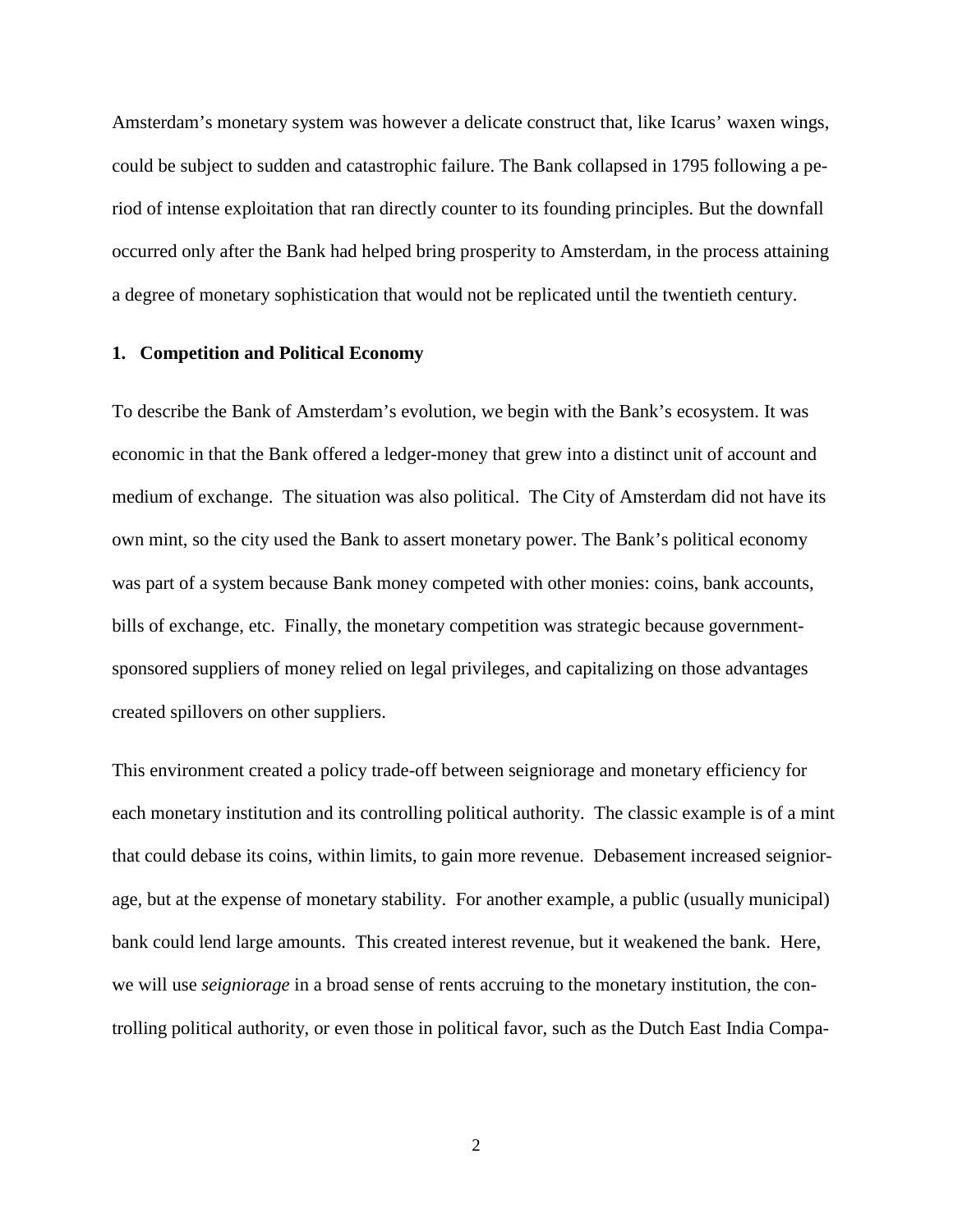ny. Similarly, we use *monetary efficiency* in a broad sense that includes stability, reliability, ease of use and cost of use.

The loose structure of the Dutch Republic created competition between monetary institutions, and the competition was strategic because the rewards from seeking revenue or seeking efficiency depended on the policies chosen by rivals. The *direction* of those effects, however depended on the legal privileges or the lack of same. For example, Republic ordinances said that individual provinces, e.g., Utrecht and Holland, could each mint coins that were legal tender in all provinces. If Utrecht chose to debase its coin (increase seigniorage and reduce monetary efficiency) while Holland maintained standards (reverse), then mint business migrated to Utrecht, and debased coins migrated to Holland. In this environment, Holland's strategy to keep up standards increased Utrecht's revenue, and Utrecht's strategy of debasement hurt Holland's revenue. The legal privileges assigned to the output of Dutch mints tainted monetary competition with adverse spillovers, so producing inefficient money was rewarded with more revenue. This situation was compounded by the circulation of many foreign coins within the Republic, often from neighboring jurisdictions: by the start of the seventeenth century, over one thousand different types of coin were legally recognized (Dehing and 't Hart 1997: 40).

In contrast, the pan-European competition among international monies occurred beyond the legal domain of any one political authority, or cluster of local authorities. Competition was not framed by legally derived spillovers, so bad money was shunned. Bills of exchange were the dominant form of international payment, and markets for bills flourished only where efficient monies were available as a settlement medium (Flandreau et al. 2009). In this environment, Amsterdam could compete by making the bank guilder a reliable, low cost money. The Bank of Amsterdam also benefited by an increase in its revenues from lending and fees. Conversely, choices

3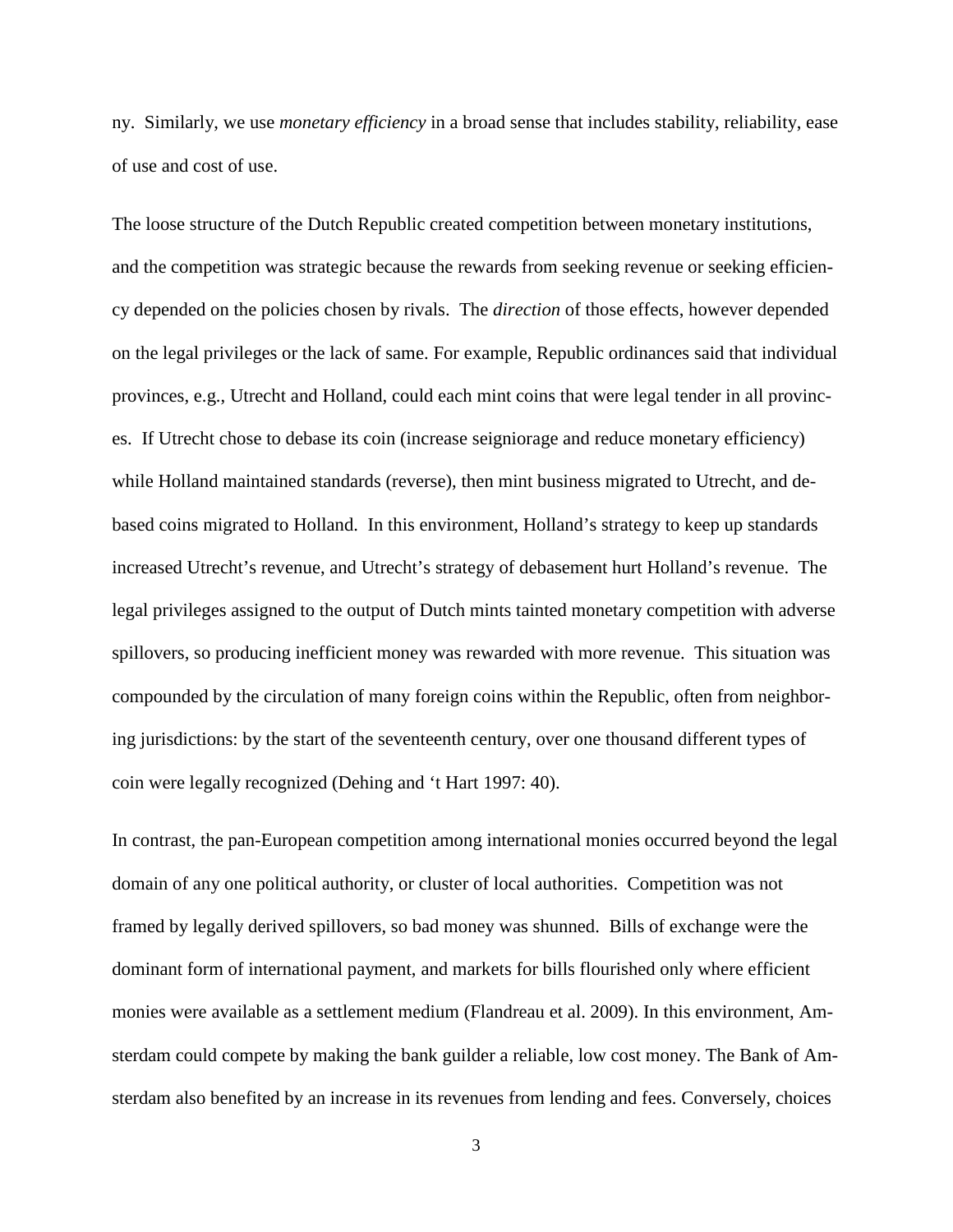by others to degrade the quality of their money caused business to move to Amsterdam and reve-nues to increase for the Bank of Amsterdam.<sup>[3](#page-1-2)</sup>

Viewing the outcomes of monetary competition as a function of legal privileges lets us sketch the arc of the Bank of Amsterdam's evolution. Around 1600, debasement caused the bill market in Amsterdam to suffer from poor coinage. The city created the Bank of Amsterdam in 1609 to insulate the bill market from the repressive practices of the mints. Over time, the Bank learned how to better escape coin ordinances, how to offer a high quality ledger-money, and how not to abuse its privileges. For most of the eighteenth century, the city chose monetary efficiency, and the Bank competed well for international bill business. With war with England in the 1780s, however, the city and its Bank moved towards lending and away from stability. Domestic seigniorage increased, but the change greatly damaged the international demand for the bank guilder. The story came to a swift conclusion in 1795.

## **2. Founding**

The City of Amsterdam opened the Bank of Amsterdam in January 1609. The exchange bank was modeled after Venice's *Banco di Rialto* (van Dillen 1934: 79). The Venetians had introduced a municipal bank in response to private bank failures. Amsterdam took the idea but used it instead to insulate the bill market from debasement. The debasement problem had its roots in the political structure of the Dutch Republic. The governing body of the Republic, the Staten General, issued mint ordinances that specified the weight, fineness and legal value of Dutch coins. For example, these elements combined to give the 1606 *rijksdaalder* coin a nominal value

<span id="page-4-0"></span><sup>&</sup>lt;sup>3</sup> The rise of the Amsterdam bill market coincides with the general economic expansion of the Dutch Republic during the Golden Age, and it is difficult to sort out the marginal contribution provided by the Bank of Amsterdam. As has been emphasized by various authors (e.g., Spufford 2006), however, the strength of Amsterdam's institutions allowed it to thrive as a financial center, even after economic growth had largely ceased.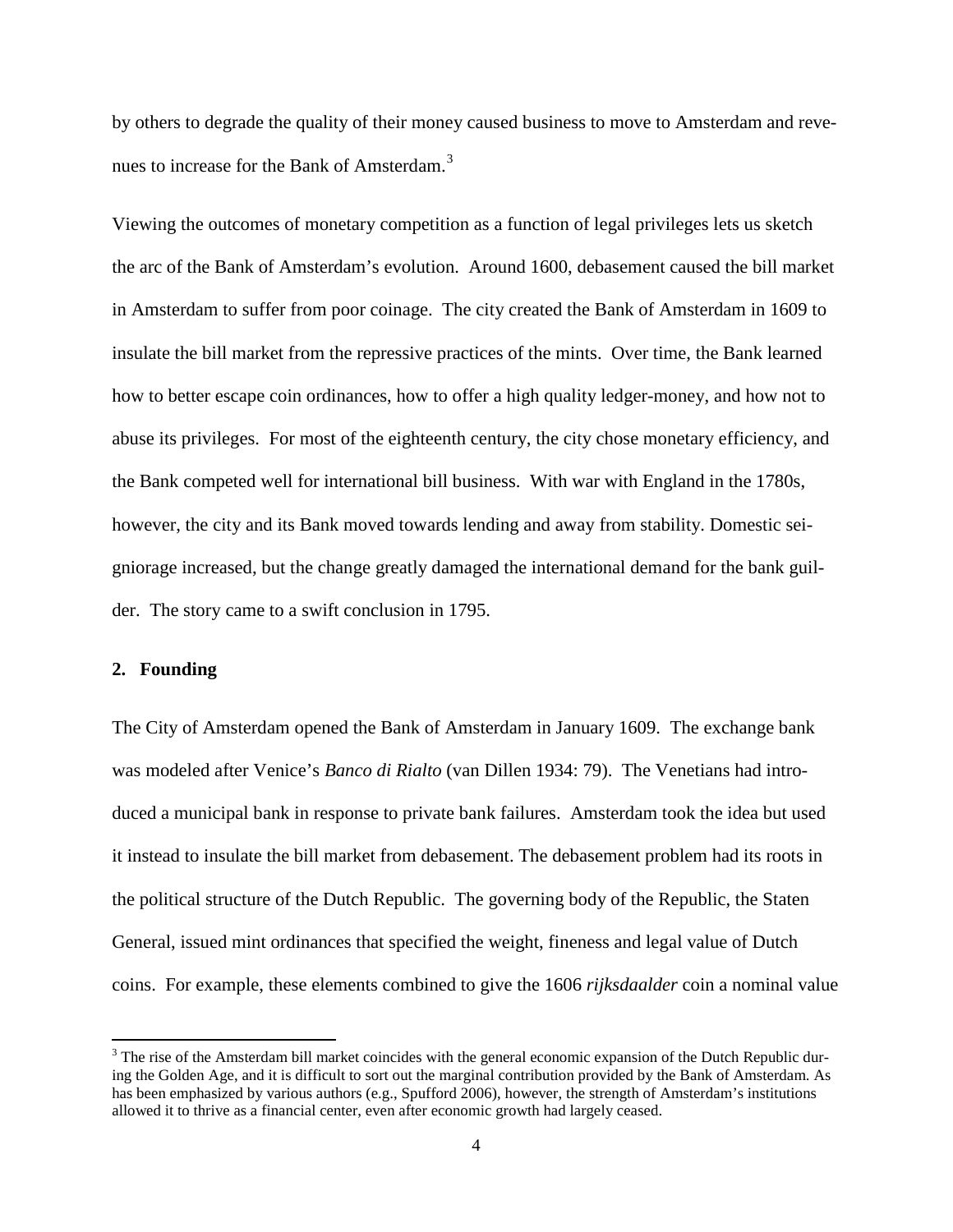(called the mint equivalent) of 22.5 guilders per mark of pure silver (Polak 1998b: 70). $^4$  $^4$  The national government, however, did not have a mint. Instead, each province, and a few cities, had one, so the Netherlands had multiple producers of the same coin (Polak 1998a: 16-7). The mints competed for customers through the quality of the coins produced and the amount of fees charged. One would expect high-quality coins produced at a low cost would attract the most business.

Instead, mints had incentives to debase, and those incentives required the complicity of mint customers. Why? A mint could secretly issue debased coins, but such behavior could not go on long before detection by money changers, and a subsequent loss of business (Rolnick, Velde, and Weber 2006). But Dutch debasement continued through the Revolt years and in subsequent periods of war. How? Mints shared the profits of debasement with customers like money changers and others with specialist knowledge of coins. Mints did this by giving out more coins with less metal per coin. For example, ordinances specified that 9.5 *rijksdaalders* contain a mark of pure silver (Polak 1998b: 70); in modern units, the "guilder" embodied in a *rijksdaalder* contained about 11 grams of silver. By reducing the silver content of each coin by a small amount (gener-ally 2 percent or less), a mint could produce a few more coins from a given weight of silver.<sup>[5](#page-5-0)</sup> The legal value of a coin did not change with the silver content, so the mint could share this extra purchasing power with its customers. Those intermediaries could then pass the debased coins onto the unaware (Munro 2012). Eventually, the light coins would be used to settle debts, for creditors often had to accept the coins at their legal value, whether aware of debasement or not (Quinn and Roberds 2009a). A mint could still profit even if it returned all the metal from de-

<span id="page-5-1"></span> $4$  The guilder was a "ghost money" (Sargent and Velde 2002: 126), a coin that no longer circulated but continued to serve as a unit of account.

<span id="page-5-0"></span> $5$  This was possible given contemporary technology for metal assay. Detection of silver fineness by touchstone was accurate to 3 percent at best (Gandal and Sussman 1997: 444). Weight could be accurately assayed only with large amounts of coins.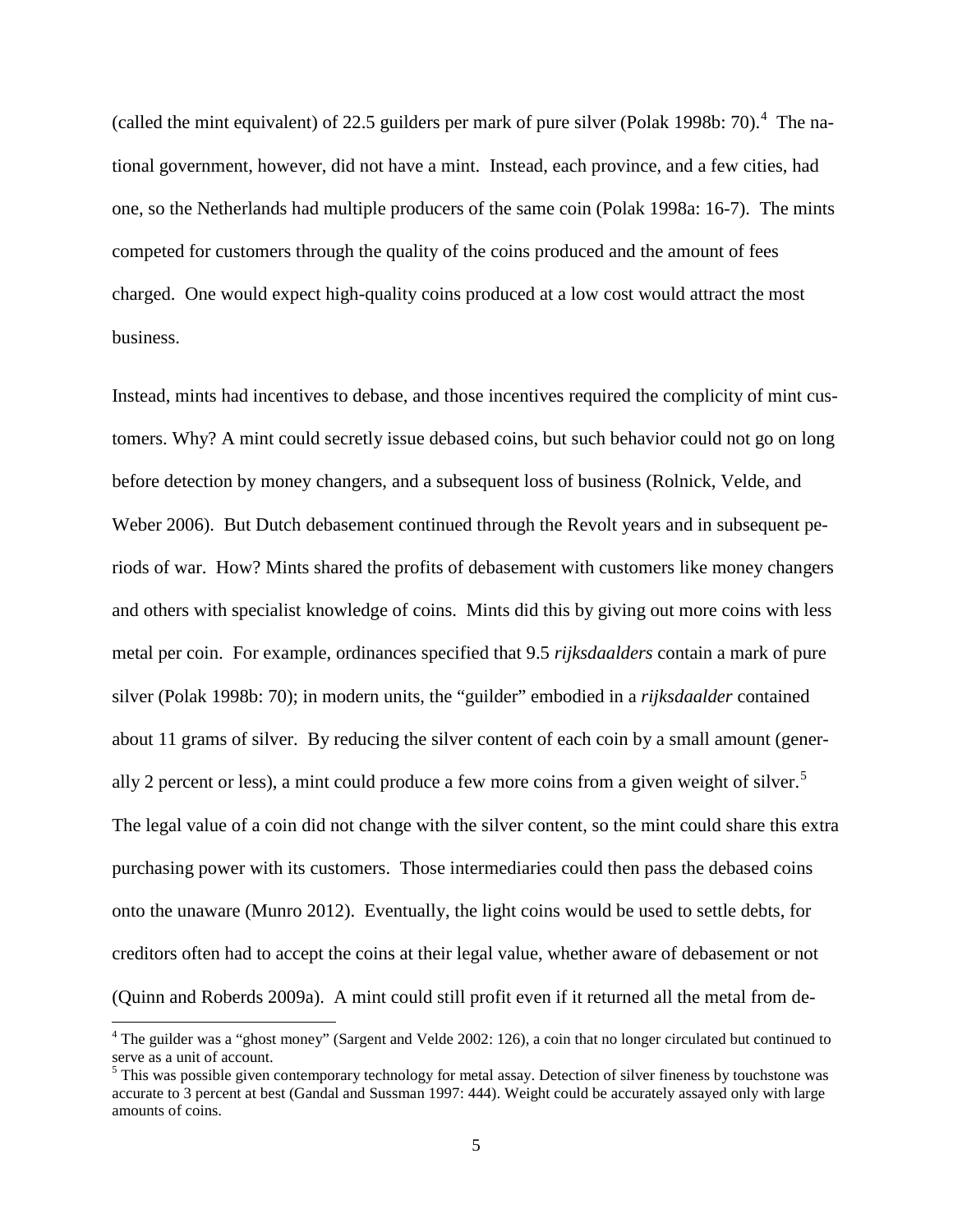basement to its customers, for debasement brought increased volume, so a mint could collect standard fees more frequently (Quinn and Roberds 2009b).

To illustrate how this competition worked in practice, it may be instructive to examine the coin production of two particular provincial mints (of Holland and Utrecht) for the years just before the founding of the Bank of Amsterdam. We rely on assessments of the mints made by Staten officials, for the Republic regularly sent assayers to test mint output and levy fines if coins were too light. The fines, however, went to the controlling authority, so the system discouraged debasement only if the province or city did not want debasement. These records allow us to construct Table 1, the quantity and quality of *rijksdaalder* production by each mint. Column A translates the assessed silver contents into guilders per mark pure silver. Holland's coins were found acceptable (less than the maximum allowed tolerance) while Utrecht's coins were found to be debased. Column B reports *rijksdaalder* production in marks of pure silver. The last column reports the total revenue (brassage and seigniorage) that this volume would generate by assuming that each mint charged customers the ordinance mint price of 22.15 guilders per mark.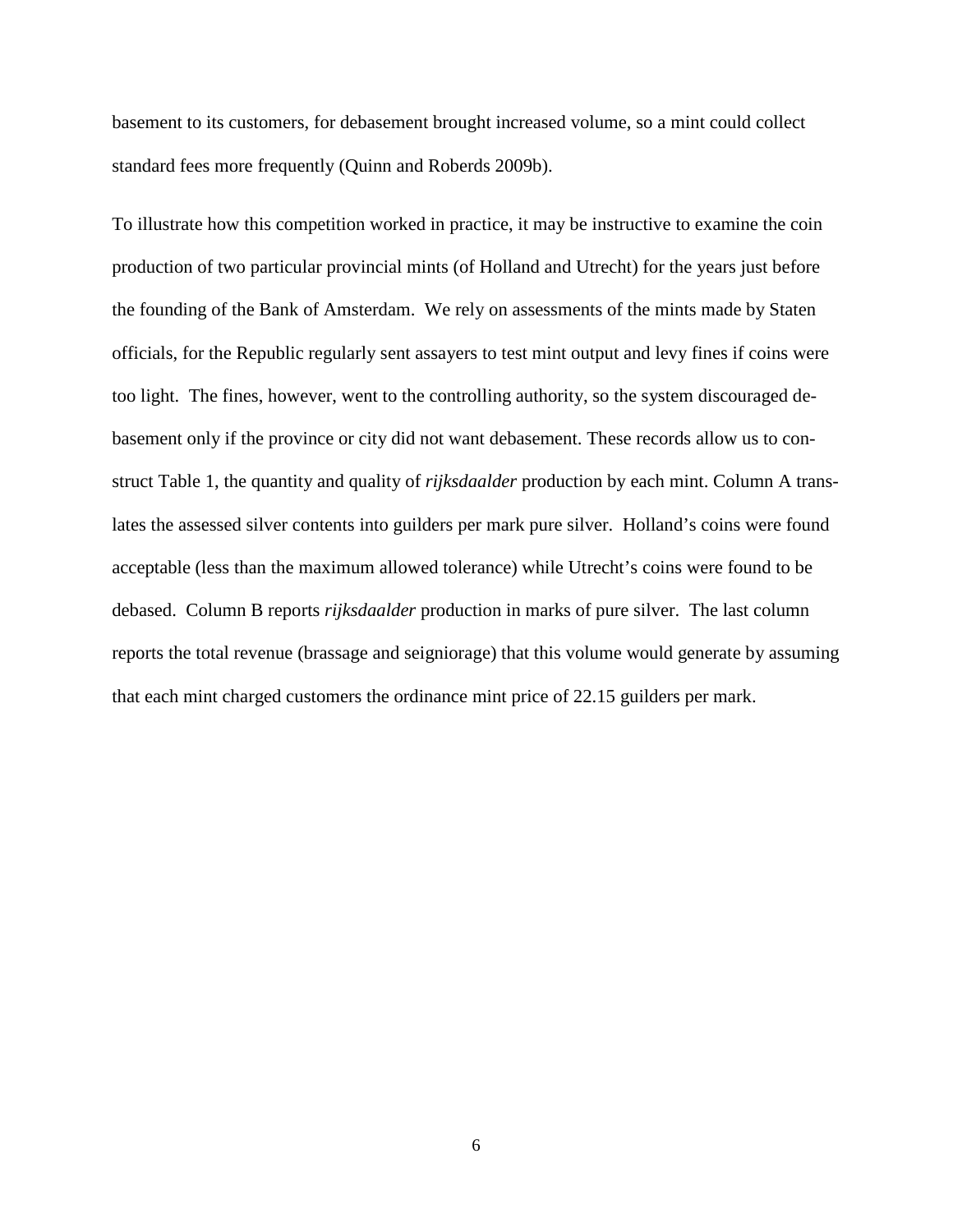## **Table 1.** *Rijksdaalder* **production at two mints, circa 1607**

|                                                       | (A)<br>Mint equivalent<br>in guilders<br>per mark<br>pure silver | (B)<br>Annualized<br>production<br>in marks<br>pure silver | (C)<br>Annualized<br>revenue<br>in guilders |
|-------------------------------------------------------|------------------------------------------------------------------|------------------------------------------------------------|---------------------------------------------|
|                                                       |                                                                  |                                                            |                                             |
| Official standard with<br>maximum allowable tolerance | 22.614                                                           |                                                            |                                             |
| Values observed                                       |                                                                  |                                                            |                                             |
| In Holland 1606-1607                                  | 22.568                                                           | 534                                                        | 223                                         |
| In Utrecht 1606-1608                                  | 22.666                                                           | 3,538                                                      | 1,825                                       |
| Ratio of Utrecht over Holland                         | 100.4%                                                           | 662.6%                                                     | 817.7%                                      |

Source: Authors' calculation from Polak 1998b: 103,130, 185, 195.

The bottom row tells the story. Utrecht produced slightly debased coin (4 tenths of one percent lighter than Holland), yet Utrecht had over 6 times Holland's production and 8 times Holland's revenue. Utrecht offered less silver per coin, yet customers clearly preferred Utrecht. We suspect, but cannot prove, that Utrecht attracted that business by sharing some the debasement revenue. In this way, Utrecht customers got more guilders per mark than Holland customers.

A consequence of widespread, modest debasement was that debtors paid creditors with debased coin. That was bad for the bills of exchange market because international merchants had choices regarding where to send bills. Cities competed to provide the best environment for the settlement of bills, and efficient settlement relied on a number of factors including a reliable unit of account. Debasement meant that the guilder delivered less silver than decreed and that the amount of lightness was unclear. Dutch debasement was not so severe that the bill market was imperiled. If debasement was so extreme as to be easily detected, then creditors might attempt legal re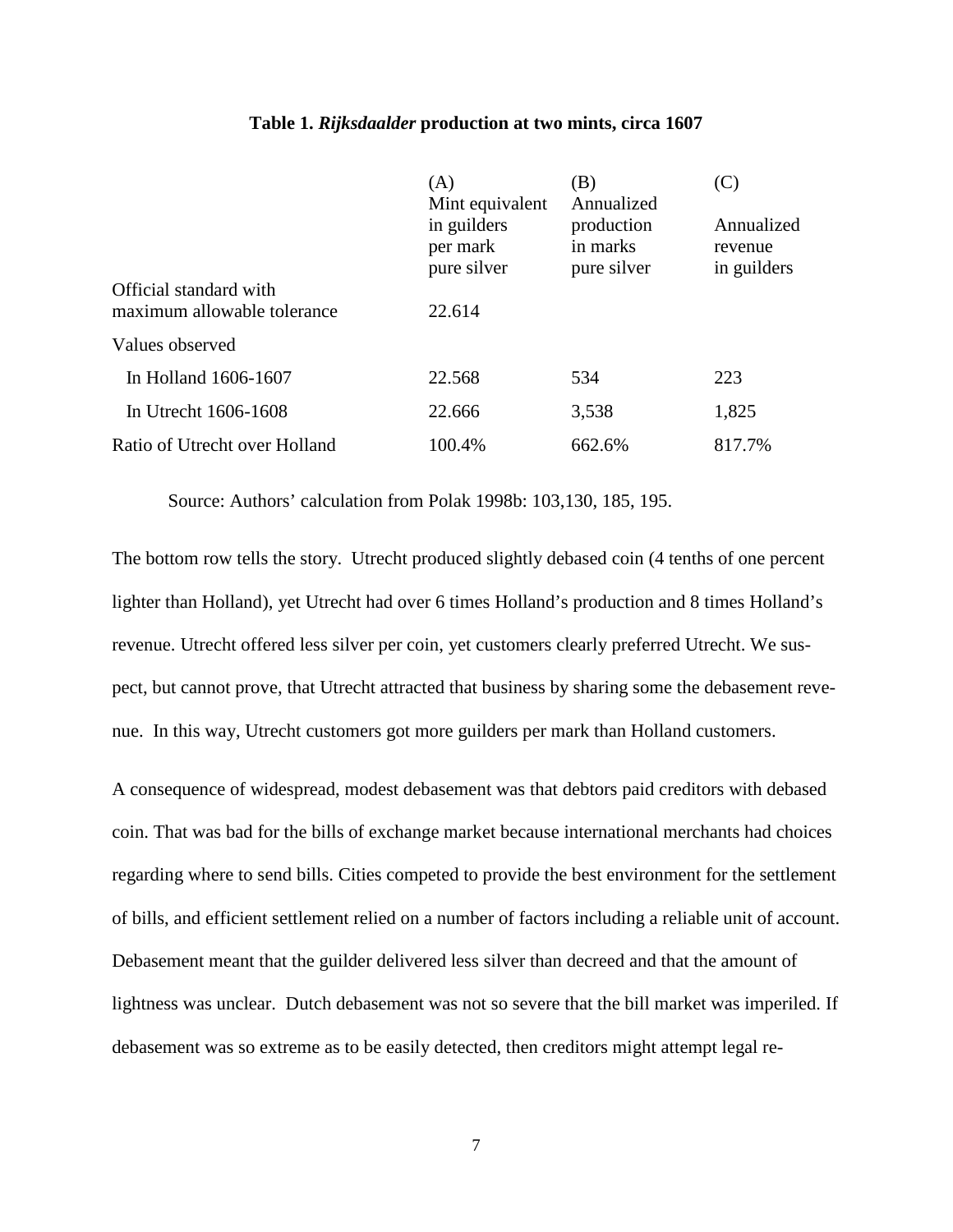sistance. Instead, debasement was a nettlesome problem made worse because mints outside Holland were creating it.

With the political structure of the Republic unable to impose mint discipline, Amsterdam took action, and the loose political structure of the Dutch Republic that allowed mints to debase also allowed Amsterdam to create a municipal bank. The Bank of Amsterdam did not challenge existing concepts of money or the sovereignty of other political entities. Indeed, the Bank defended coinage standards. Located in the old city hall, the exchange bank took coin deposits and pledged to deliver ordinance-quality coins at withdrawal. The bank would take any loss from light coins. To prevent arbitrage --- people depositing light coin and immediately withdrawing full coin --- the Bank only accepted larger Dutch trade coins at ordinance values. All other coins, including foreign coins, were valued by metal content. Moreover, the Bank charged a withdrawal fee of 1.5 to 2 percent, and the Bank decided what coin to offer at withdrawal. It charged an additional "money changing" fee for the withdrawal of other coins (van Dillen 1964a: 348; Quinn and Roberds 2010: Table 2).

The restrictions and fees eliminated arbitrage profits. They also made the Bank of Amsterdam an expensive place to put coin for short periods and a cheap place to put coins for long periods. A 2 percent fee on a one month deposit makes for an annualized interest rate of over 24 percent! In contrast, coins deposited in perpetuity never paid a fee, so the Bank saw limited metal flows in or out. Instead, people circulated balances between accounts, also at no fee. The Bank did not issue notes, so bank guilder circulation was strictly between accounts. The transacting parties

8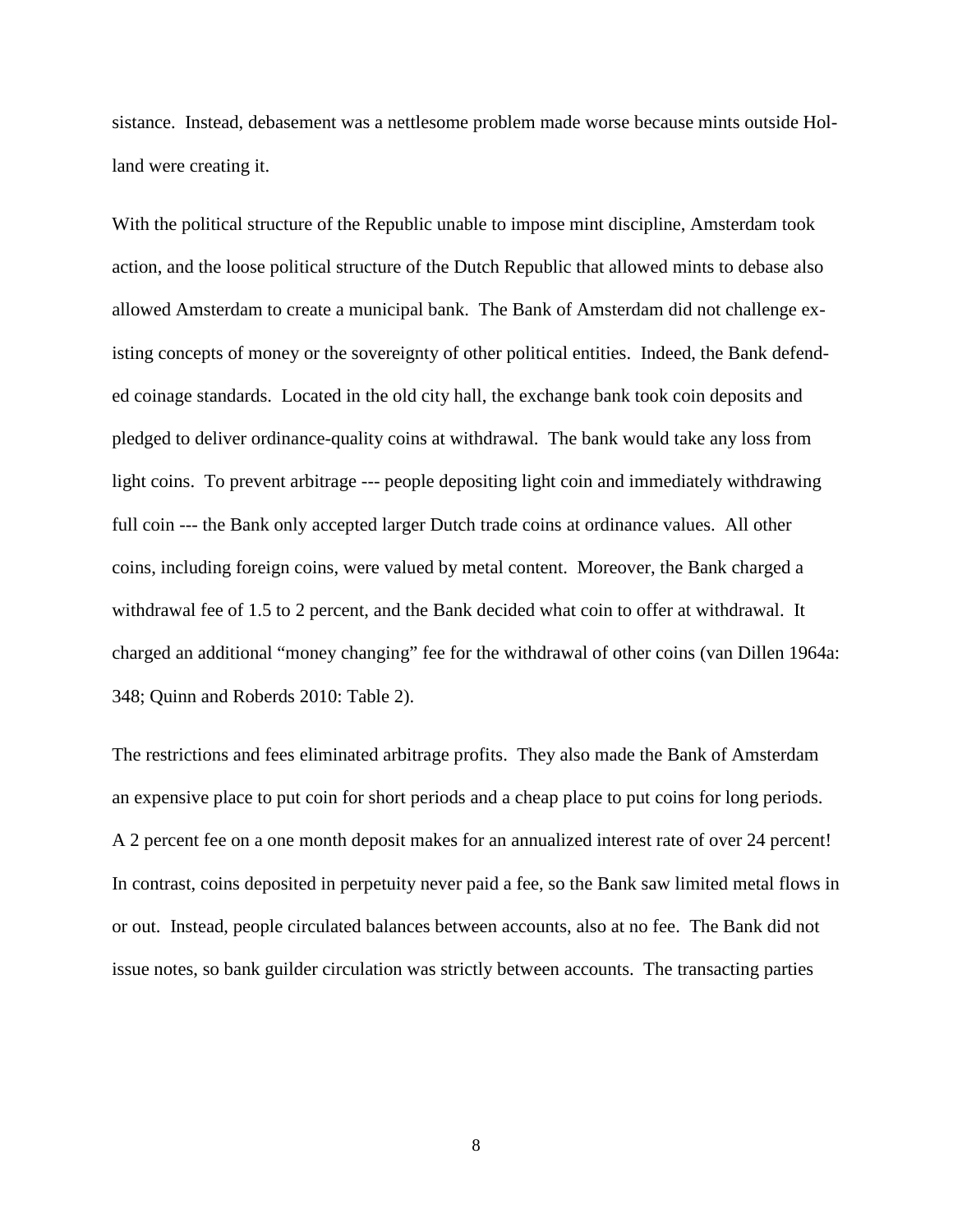could go to the Bank together, but the common process was for a payor, or his proxy, to attend the Bank and push money to the payee's account.<sup>[6](#page-5-1)</sup>

The success of the enterprise, however, required people to deposit coin, and it is not obvious that the Bank of Amsterdam offered better terms than the private cashiers who supplied similar payment services. So, true to the Mahagonny theories, in 1609 the city also banned cashiers and required that all bills of exchange above 600 guilders be settled on the Bank's ledgers. This legal monopoly was however never perfectly enforced, but it did create demand for deposits, for the Bank's metal stock grew from zero to 925,562 guilders during its first year and to 1,403,675 dur-ing its second year (Van Dillen 1934: 11[7](#page-9-0)).<sup>7</sup> The city soon (1621) re-allowed cashiers, but the Bank's leaky monopoly on bill settlement endured.

Given the expense of transacting at the Bank, we believe that the chief reason the bill market came to prefer the Bank was in order to protect creditors against debasement. In the process, the Bank assured international creditors where, how and with what bills would be settled. The Peter Pan effect could work to keep costs down: if the Bank was sufficiently popular, coins were rarely withdrawn and withdrawal fees were not incurred. Finally, the whole was designed to be stable. The Bank was not designed to lend, so substantial reserves and the implicit backing of the city protected the collateral.

<sup>&</sup>lt;sup>6</sup> The early ledgers of the Bank have unfortunately been lost, so we have no direct proof that such "giro" payments immediately became the norm in Amsterdam. However contemporaneous ledgers from a similar exchange bank in Middelburg were examined by van Dillen (1964a: 350) who found extensive use of giro settlement.

<span id="page-9-1"></span><span id="page-9-0"></span> $\frac{1}{10}$  To give some perspective on these figures, consider that a contemporary daily wage for an unskilled laborer would have been approximately one guilder (De Vries and Van der Woude 1997: Table 12.5). A typical bill of exchange would have been for one to two thousand guilders.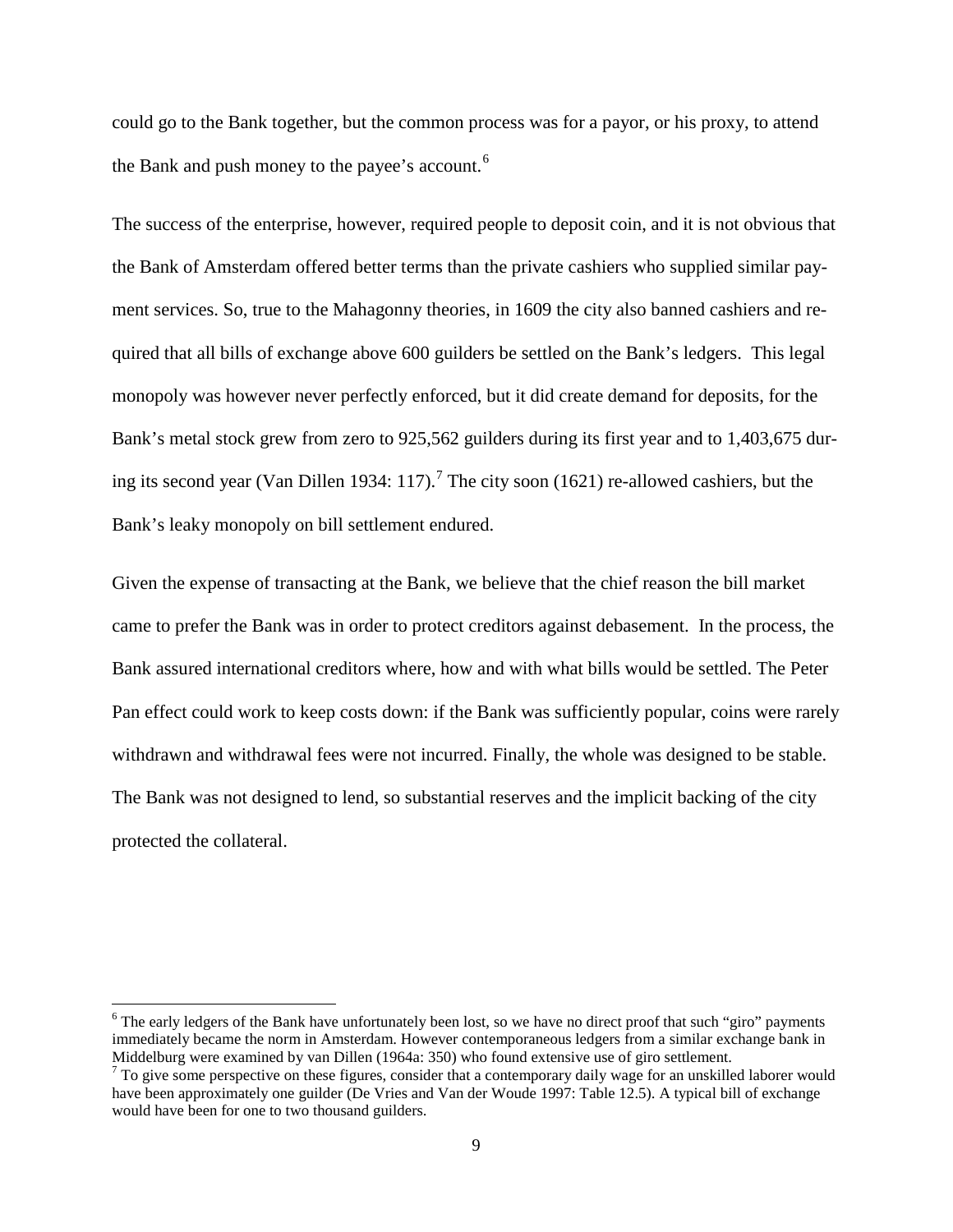## **3. Policy and Innovation**

The Bank of Amsterdam supplied a ledger-money that it could destabilize through lending to gain rents. The Bank's early decades were spent exploring this trade-off. Within its first decade, the Bank lent to the young Dutch East India Company, the great government-sponsored enterprise of the age. The Bank also lent to the City of Amsterdam, the Amsterdam Lending Bank, and to select individuals like mint masters (Uittenbogaard 2009: 124). Lending paid interest to the Bank and assisted politically important institutions, but it also made the Bank vulnerable to runs. After its first two decades, the Bank's outstanding loans of 2.1 million guilders exceeded the bank's metal stock of 1.6 million guilders (van Dillen 1934: 117).

The Bank started with a policy analogous to modest debasement, and then policy shifted towards stable money. We do not know why, but the Bank began to reduce its lending. From 1630 to 1650 deposits more than doubled as lending shrank by half. Aggressive lending, defined as loans exceeding metal stock, did not return until the Fourth Anglo-Dutch War (1780-4). Figure 1 shows the change using the Bank's overall balances and metal stock at the end of each fiscal year (mid-January). The gap between balances (black) and metal (grey) represents lending in the 1620s. The reverse, metal exceeding balances, shows the bank's retained earnings exceeding what small amount the Bank was lending in the 1640s.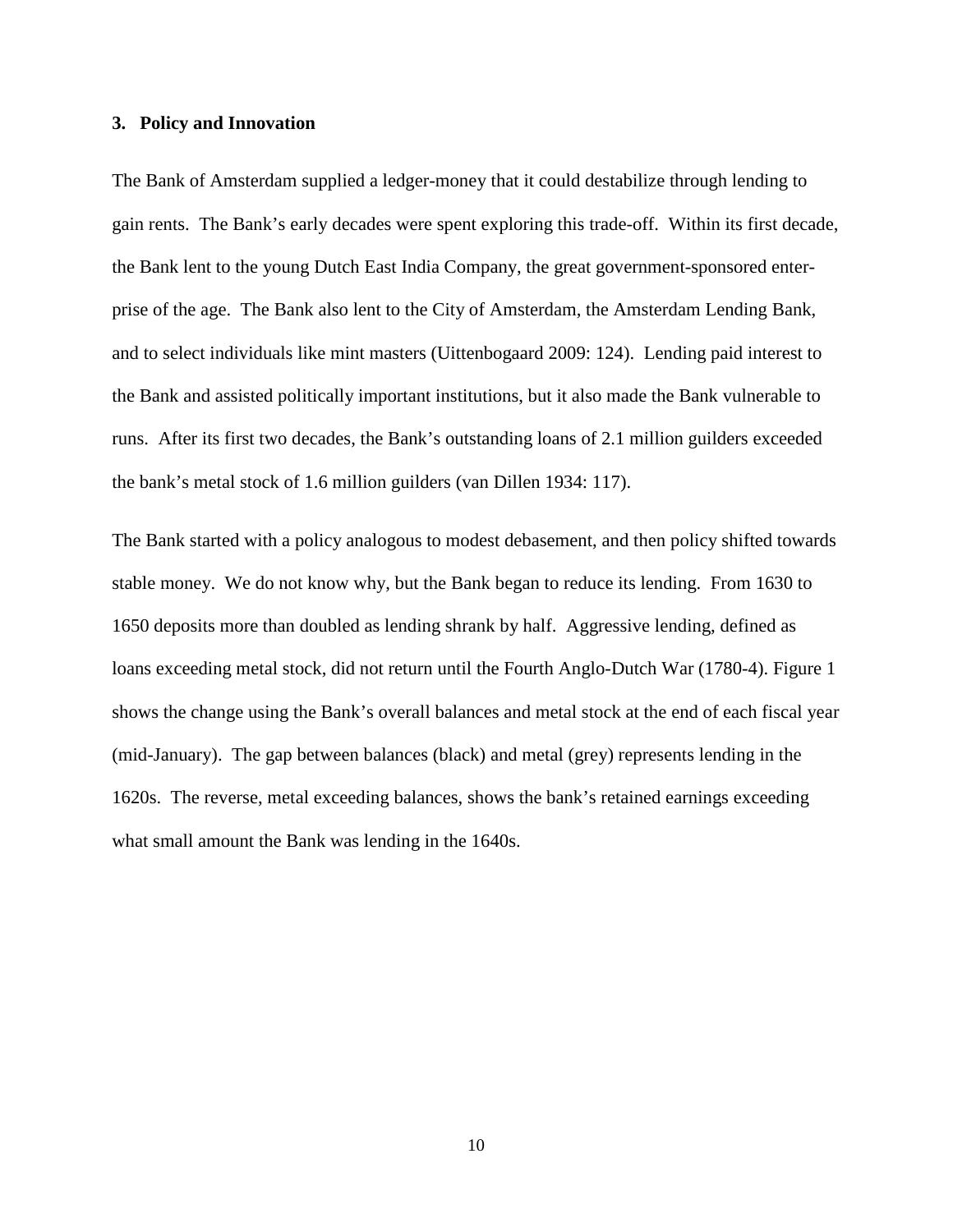

**Figure 1. Bank of Amsterdam 1610 to 1650**

Source: van Dillen 1934: 117-23.

While the Bank of Amsterdam settled into a long-term policy of monetary stability, many mints did not. The ongoing Eighty Years War (1568-1648) strained fiscal resources, and debasement was a way for provinces and cities to supplement their revenues. Of particular importance was a mint located outside the Republic: the Antwerp mint in the Spanish Netherlands. In 1612, Antwerp began production of a new coin, the *patagon*, that had ordinance-defined content four percent lighter than the Republic's *rijksdaalder*, yet the *patagon* had the same ordinance value of 2.4 guilders (van Cauwenberghe and Verachten 2012). While that value had legal standing only in the Spanish Netherlands, the coin was designed to, and did, successfully compete in the north where people used it as a trade coin. Antwerp also engaged in mild debasement. For example, the 1612 run of *patagons* in Antwerp were fined 0.5 percent of its value for lightness.<sup>[8](#page-9-1)</sup>

<span id="page-11-0"></span><sup>&</sup>lt;sup>8</sup> Calculated by the authors using the van Cauwenberghe and Verachten (2012) data set.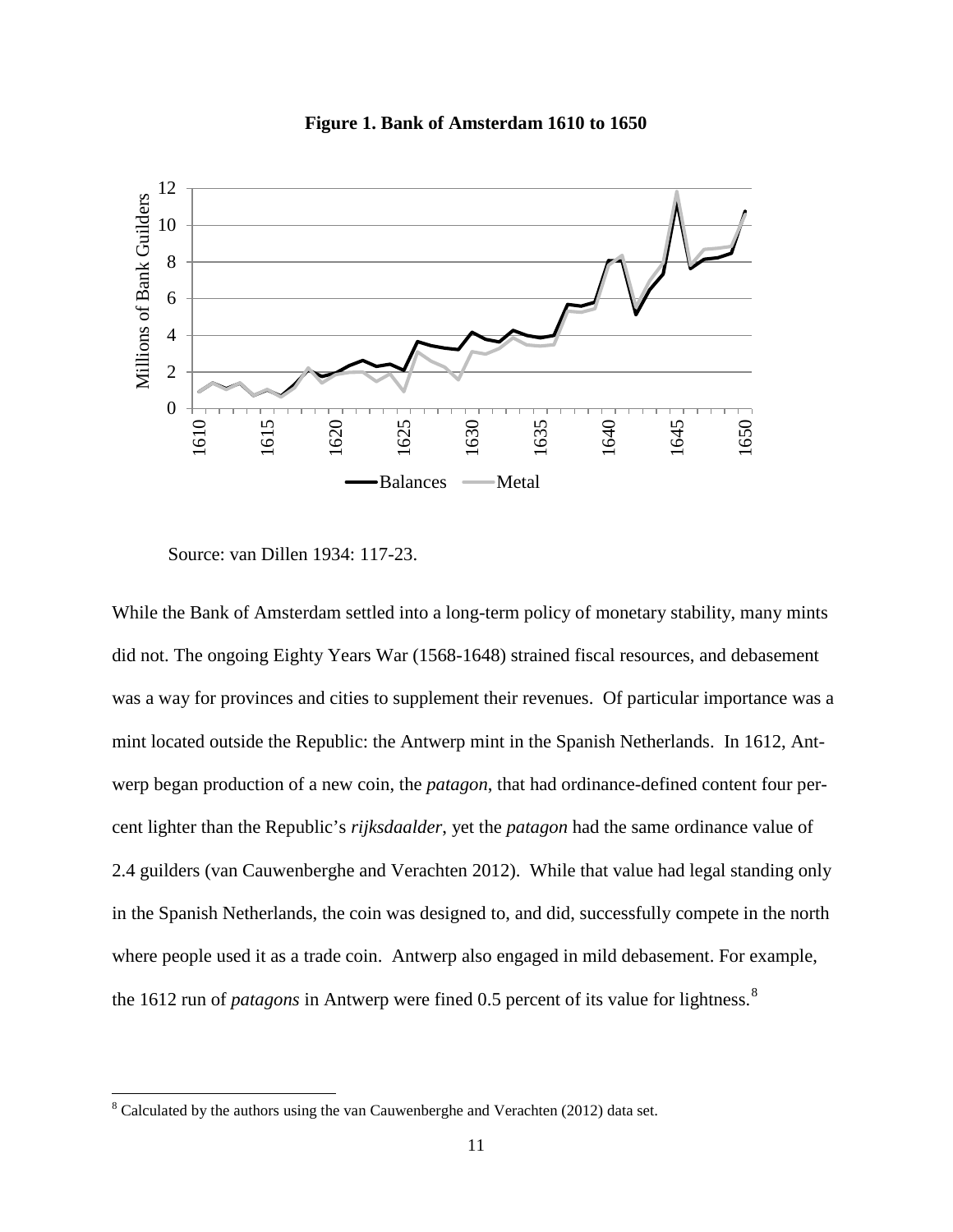Because the *patagon* circulated in the Republic at 2.4 guilders, the *rijksdaalder* (containing more silver) took a higher market price. The Republic recognized this fact by increasing the *rijksdaalder*'s ordinance value to 2.5 guilders in 1619. When that did not stymie the invader, the Republic tried direct discouragement by assigning the *patagon* a diminished value of 2.35 guilders in 1622. People apparently kept using 2.4, and the *patagon* became the standard trade coin in the Republic (de Vries and van de Woude 1997: 86).

This odd situation made the Bank of Amsterdam a bulwark of an old standard. The Bank had to accept *patagons* at 2.35 guilders each, but it still delivered Republic coins at their ordinance values, such as the *rijksdaalder* at 2.5 guilders each. That meant that depositors were protected from Antwerp debasement, and it meant that people gained no arbitrage return from depositing *patagons* and withdrawing *rijksdaalders*. In the process, the Bank's monetary function shifted from defending the standard of circulating coins to maintaining standards (the *rijksdaalder*) abandoned outside the bank (the *patagon*). The result put the Bank in the position of backing accounts with high quality collateral that had little role outside the Bank, but even that became unsustainable as circumstances forced the Bank of Amsterdam to begin inventing a new, and surprisingly modern money.

In acknowledgement of circulating reality, the Republic increased the legal value of *patagons* to 2.5 guilders in 1638. The result for the Bank, however, was arbitrage. People could now make an immediate return (4 percent less fees) by depositing *patagons* and withdrawing *rijksdaalders*. The Bank soon ran out of *rijksdaalders*, and, to save the enterprise, the Bank unilaterally switched to issuing out *patagons* at withdrawal. The change ended the arbitrage run, but it also broke covenant, for all depositors had their collateral reduced by 4 percent. The Bank had abandoned the Republic's coinage. Then, grasping for a way to repair collateral values, the Bank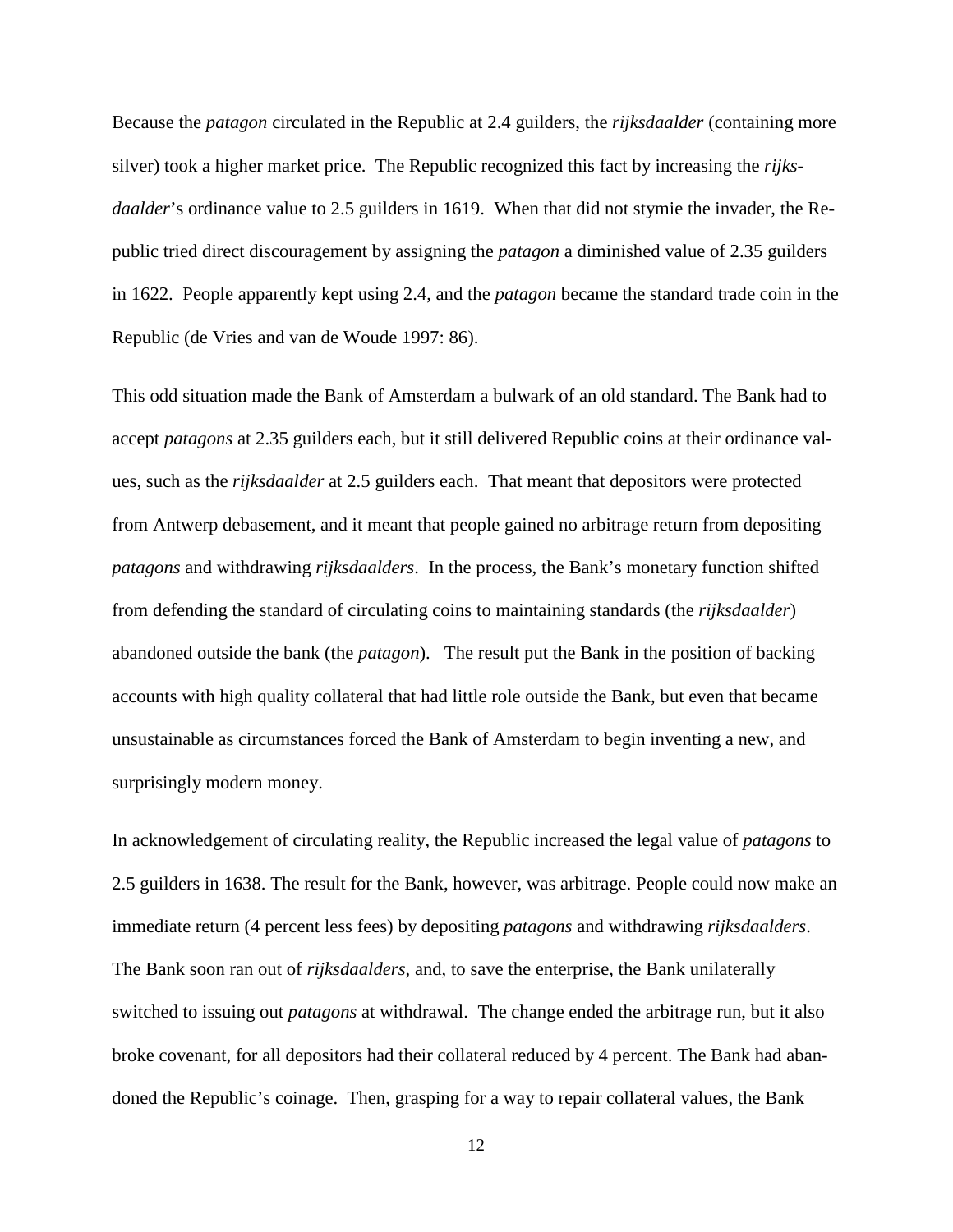stumbled into a unique solution of pricing *patagons* at 2.4 guilders instead of 2.5 (van Dillen: 362). At that price, a withdrawal received 4 percent more coins to counteract the 4 percent less silver per coin. In doing this, the city and its Bank broke from Republic ordinances that priced the *patagon* at 2.5.

Today, this practice of discounting ("haircutting") collateral is standard procedure at virtually every central bank. But for the time it was an act of political defiance, and one with an unanticipated consequence, for a *patagon* in Amsterdam now had two prices: 2.4 guilders at the Bank and 2.5 guilders outside the Bank. Two prices meant that the Bank now had a distinct unit of account that came to be called the bank guilder. For years prior, bank money had represented a *rijksdaalder* while cashier accounts represented a *patagon*. Now, both the Bank and cashiers used the same coin to back different amounts of guilders: 2.5 current guilders versus 2.4 bank guilders.

A distinct unit of account was an unintended, but helpful innovation, for now a market developed to price the exchange rate between bank and current guilders (Quinn and Roberds 2007). That exchange rate was called the agio, and it was measured as the ratio of current guilders per bank guilder. For example, a *patagon* had a bank agio at deposit of 1.04 (2.5 current/2.4 bank). Leaving the bank, the same coin had a bank agio of around 1.025 (1.04 less a typical 1.5 percent withdrawal fee). Cashiers learned to trade bank guilders for coins at a market agio usually within that spread. For example, a cashier could buy bank guilders at 1.03 by having the buyer transfer bank guilders to the cashier's account (no Bank fee). In return, the cashier would give the seller coins at cashier's shop outside the Bank (again, no Bank fee). Both sides got a better price than using the Bank's deposit/withdrawal window.

13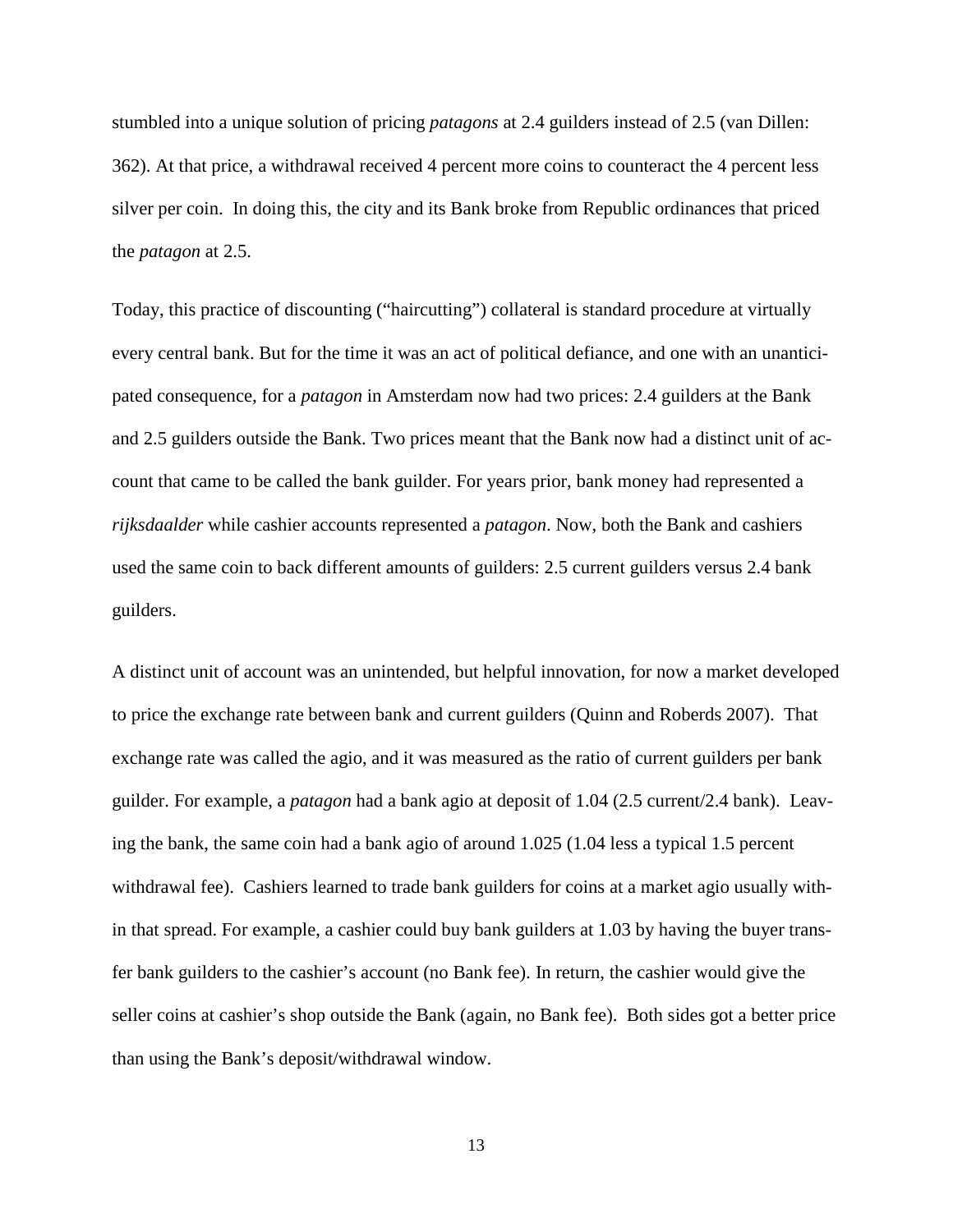The emergence of a market agio had a few consequences for the Bank. People had even less reason to move coins in or out of the Bank because it was cheaper to get the same result using the secondary market. This reduced Bank revenue but it made bank money more liquid (easier to convert). So the agio market moved the Bank's policies away from rents and towards monetary efficiency.

The dual unit of account arrangement was so thoroughly adopted that the system endured even when the Republic finally purged the *patagon*. In 1659, the Republic introduced two new silver coins, the silver *dukaat* and the silver *rijder*, and each was assigned a legal tender value in bank guilders and current guilders.<sup>[9](#page-11-0)</sup>

Did the agio help stabilize bank money? Based on our examination of ledgers starting in 1666, the Bank did not try to manipulate or manage the agio. Instead, the Bank let the agio float, so high agios attracted new deposits while low agios encouraged withdrawals. This specie-flow mechanism kept the agio anchored around 4 percent, but the process caused the stock of bank money to decline over the years because low agios were more frequent that high agios.

The Bank responded to this long-term decline by occasionally engaging in another, surprisingly modern type of policy—expanding the stock of Bank money by buying large amounts of silver bullion (as much as 10 metric tons in a single month; see Quinn and Roberds 2010: 21). The Bank waited to execute open market purchases until the agio was particularly strong, because bank guilders would buy more silver than usual. The Bank did occasionally sell some silver, but the net effect was to counteract the decline in deposits. The stock of bank guilders stayed between 6 and 8 million guilders from 1659 to 1683.

<span id="page-14-0"></span> <sup>9</sup> Confusingly, the new *dukaat* became known as a *rijksdaalder*, the new *rijder* as a *ducaton*, and the old *rijksdaalder*  as a *bank rijksdaalder*. See for example the Bank inventory of 1711 (AMA 5077/1355, folio 1-2).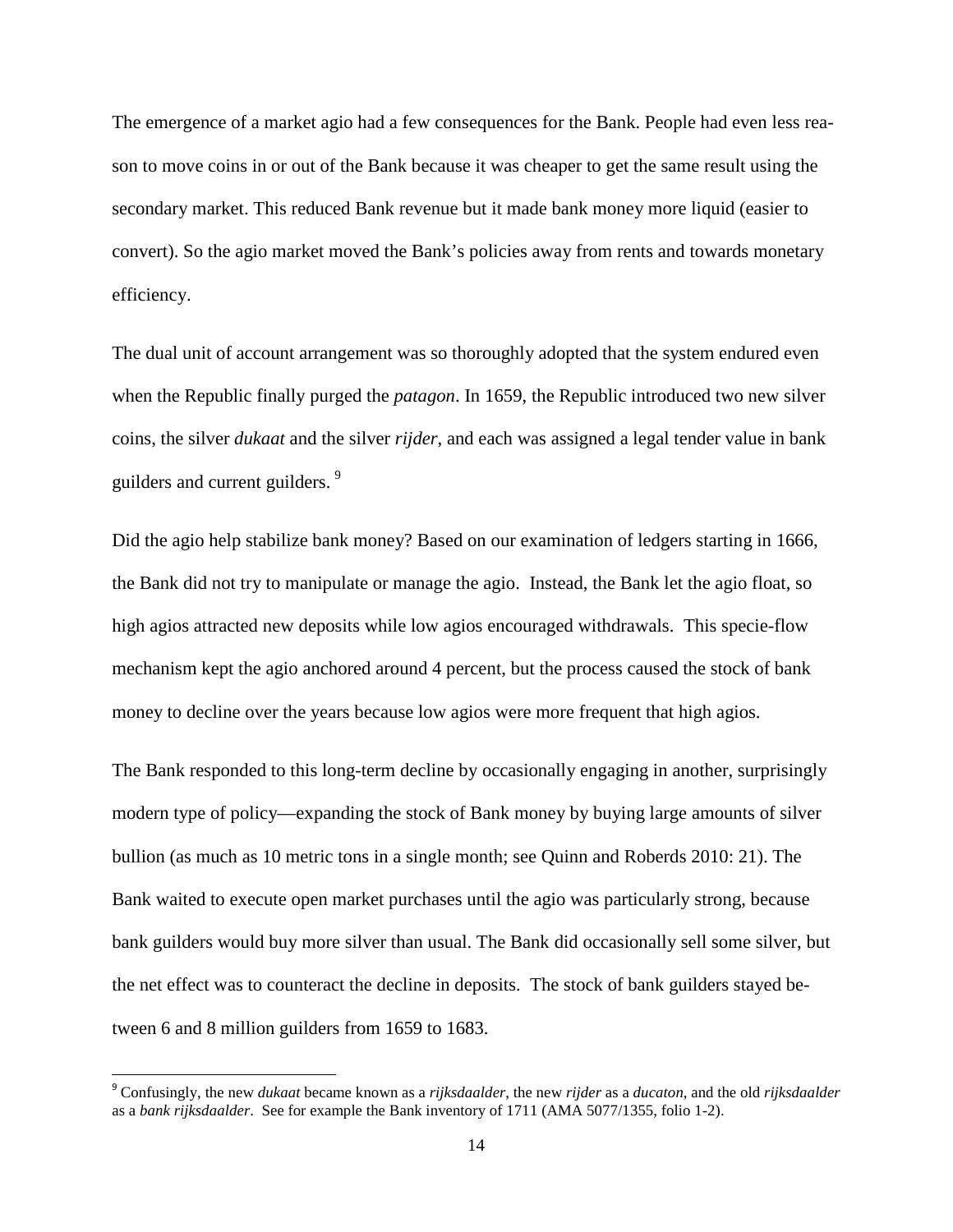This period was punctuated by the Crisis of 1672. The crisis proved the Bank resilient, for both the province of Holland and the Dutch East India Company suspended debt payments while the Bank of Amsterdam maintained convertibility. Still, the shaken Bank raised fees to discourage withdrawals, and those fees also discouraged deposits (Quinn and Roberds 2010: 9). By the mid-1670s, the Bank supplied a well-backed money with deep secondary liquidity, but it suffered from high primary costs, a wide-ranging agio, and little revenue generation. Figure 2 shows the stagnation of the Bank's balances in this era.



**Figure 2. Bank of Amsterdam 1650 to 1680**

Source: van Dillen 1934: 117-23.

In 1676, Amsterdam merchant Johannes Phoonsen published an essay arguing how the Bank could rectify these shortcomings while maintaining most of its virtues (van Dillen 1921). In 1683, the Bank of Amsterdam followed some of Phoonsen's ideas, and introduced three related changes.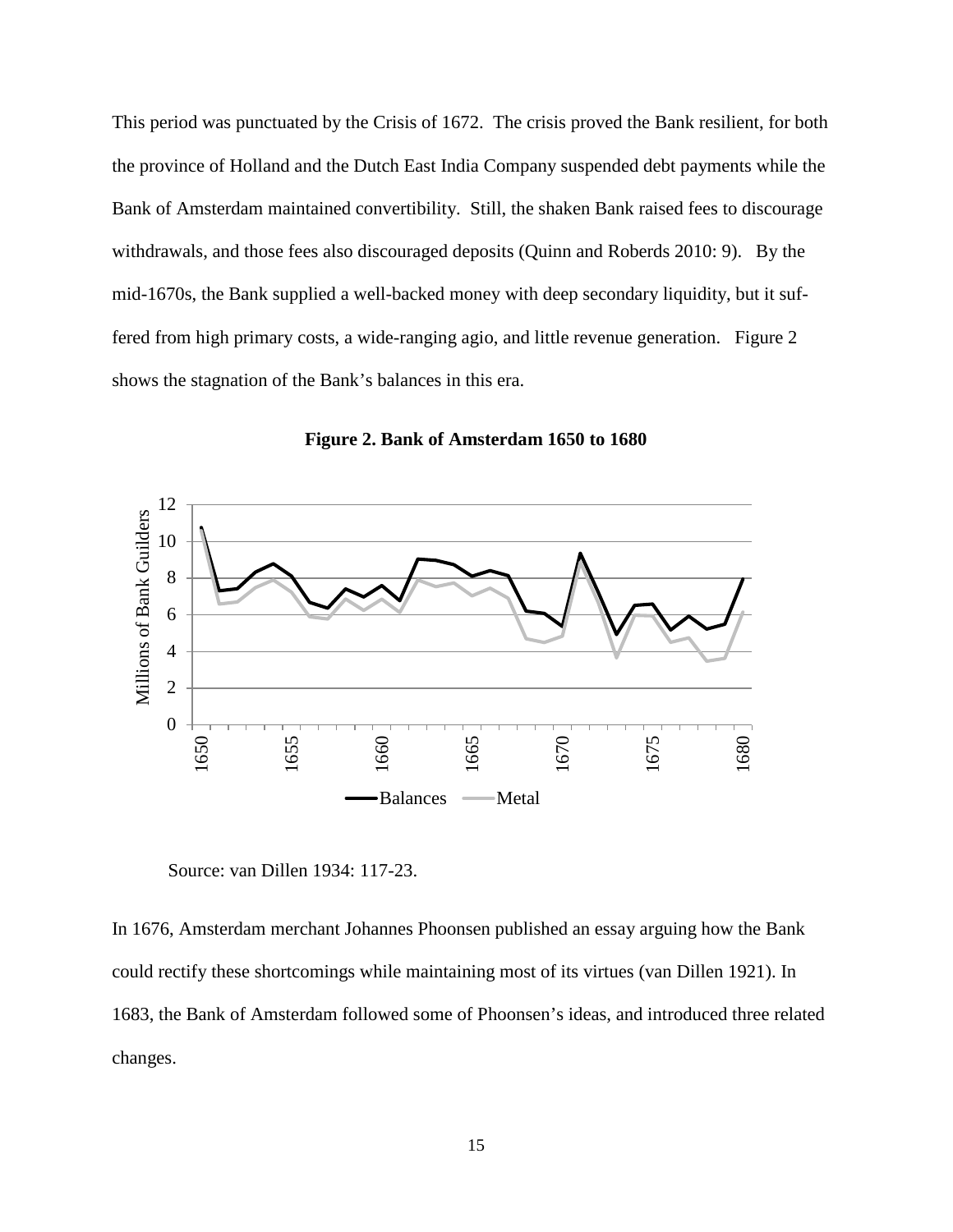- People could now withdraw the same coin that they had previously deposited. To track this system of specific collateral, the Bank began issuing negotiable receipts at deposit.
- A receipt charged a much lower fee to remove coin than traditional withdrawal: ¼ percent for most silver coins and ½ percent for gold coins. The traditional fee was 1 to 2 percent.
- The Bank ended the right of traditional withdrawal, meaning people could no longer demand coin because they had an account balance. Instead, people needed an account balance to pay for the coin and a receipt granting the right to buy the coin.

The last change effectively made the bank guilder a *fiat medium of exchange*. This innovation made the bank guilder similar to money in a modern central bank account in that both can be transferred but neither is inherently convertible. Extending the analogy, the receipt behaved like a modern repurchase agreement. Like a repo, people delivered coin as collateral to the Bank, and they received a loan of credit to their account. They were also given a receipt, i.e., an option to repurchase the coin.<sup>[10](#page-14-0)</sup> When people repurchased the coin, they also paid a fee, so the fee acted as a 6 month interest payment. If people did not repurchase the coin, then they kept the bank guilders and the Bank kept the coin. The analogy to modern central bank repo, however, has caveats. The Bank of Amsterdam did not manipulate the interest rate (the fee structure) or the quantity contracted (unlimited). Also, a receipt could be rolled over in 6 month increments by paying only the fee, and the receipt could be transferred. With transfer, receipts developed their own resale market.

More people used the Bank because it was now cheaper to later leave the Bank. Flows into and flows out of the Bank sped up, and now people paid a fee each half-year, whether they removed coins from the Bank or extended the option (Quinn and Roberds 2010: 18). And most receipts

<span id="page-16-0"></span> $^{10}$  By structuring the receipt as an option rather than evidence of a debt, the Bank was able to guarantee its priority as a creditor. This meant that the Bank could offer what were essentially collateralized loans on advantageous terms, i.e., at lower interest rates and lower collateral haircuts than could a private lender (Mees 1838).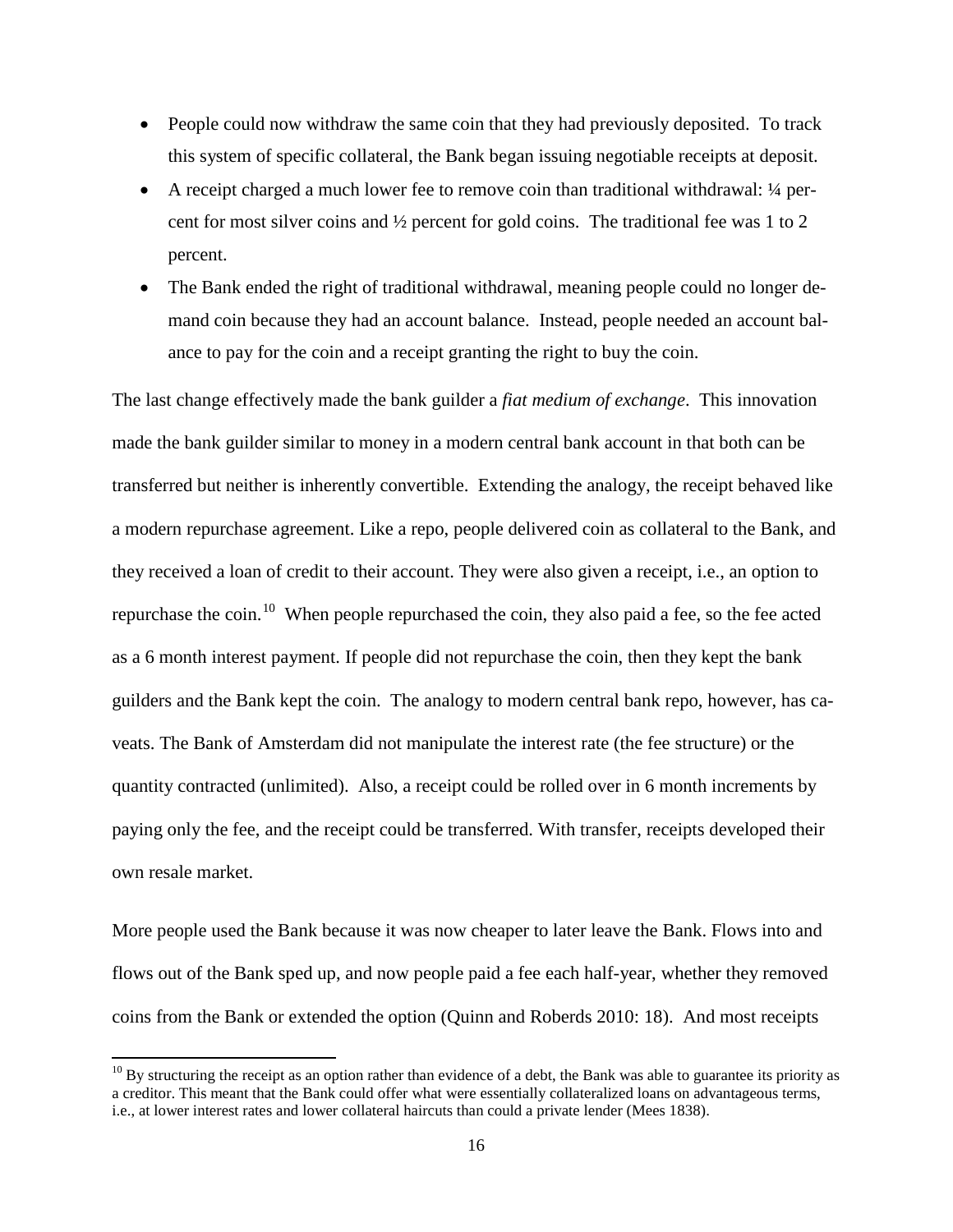were rolled over. The Bank also began to charge a small fee on all intra-bank transfers. From 1674 to 1682, average annual fee income was 15,615 bank guilders. From 1684 to 1690, it was 25,401: an increase of 60 percent.<sup>[11](#page-16-0)</sup> Now the Bank collected fees from people using the Bank instead of just from leaving the Bank.

The net effect of all that flow was a rise in deposits of about 4 million bank guilders in the first decade of the new regime. Figure 3 reports the annual balances for this innovative era. A second surge of deposits came after the end of the Nine Years' War in 1697. Why did more coin want to stay at the Bank than ever before? Low fees made the Bank a cheaper place to park coin, so more transient capital moved in. Easy access to that liquidity (short-term loans) and to that collateral (transferable receipts) deepened the Amsterdam bill market.

<span id="page-17-0"></span> $11$  Annual fee revenue calculated by subtracting interest revenue from total revenue for each year. All data from AMA 5077/1318-1322.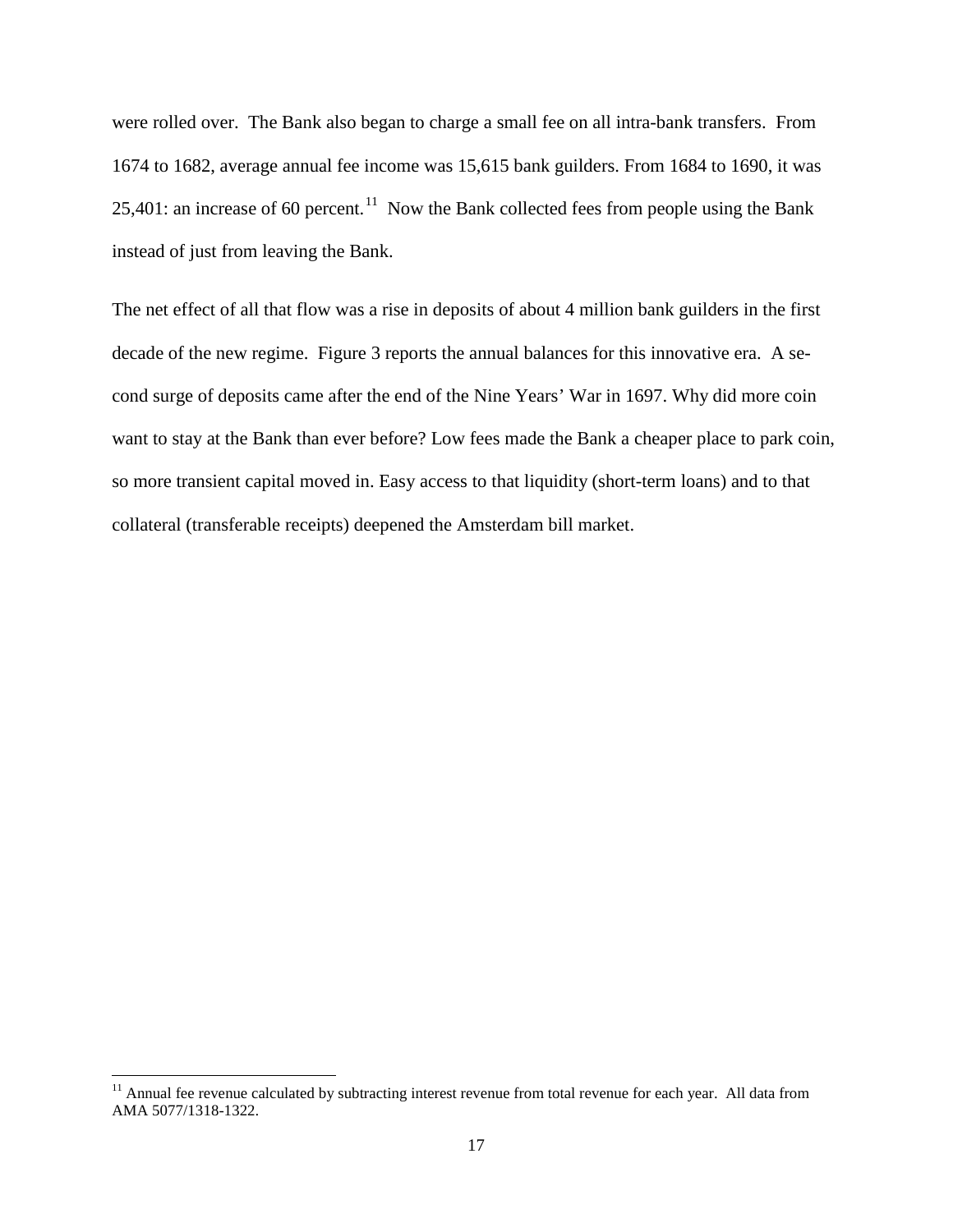

**Figure 3. Bank of Amsterdam 1610 to 1650**

A potential downside was that international "hot" money could leave the Bank as quickly as it came. The new fiat nature of the bank guilder, however, increased the stability of the Bank, for a run could no longer be larger than the stock of outstanding receipts. The Bank could not fail if it kept the receipt-coins in its vaults. Bank guilders unencumbered by a receipt, and there were about 8 million in 1683, were solely vulnerable to the market agio. A declining agio would cost account holders purchasing power, but the Bank itself would not be undone. Changing the threat from the discontinuity of a potential suspension to the continuity of a price decline was a stabilizing innovation.

In terms of political economy, the monetary innovations of 1683 helped Amsterdam become the preferred place for people to operate the bill market. In modern parlance, the bank guilder was winning the competition for the status of international reserve currency. The new fee structure had the Bank making money on this popularity. After 1683, the Bank begins to share its sei-

Source: van Dillen 1934: 117-23.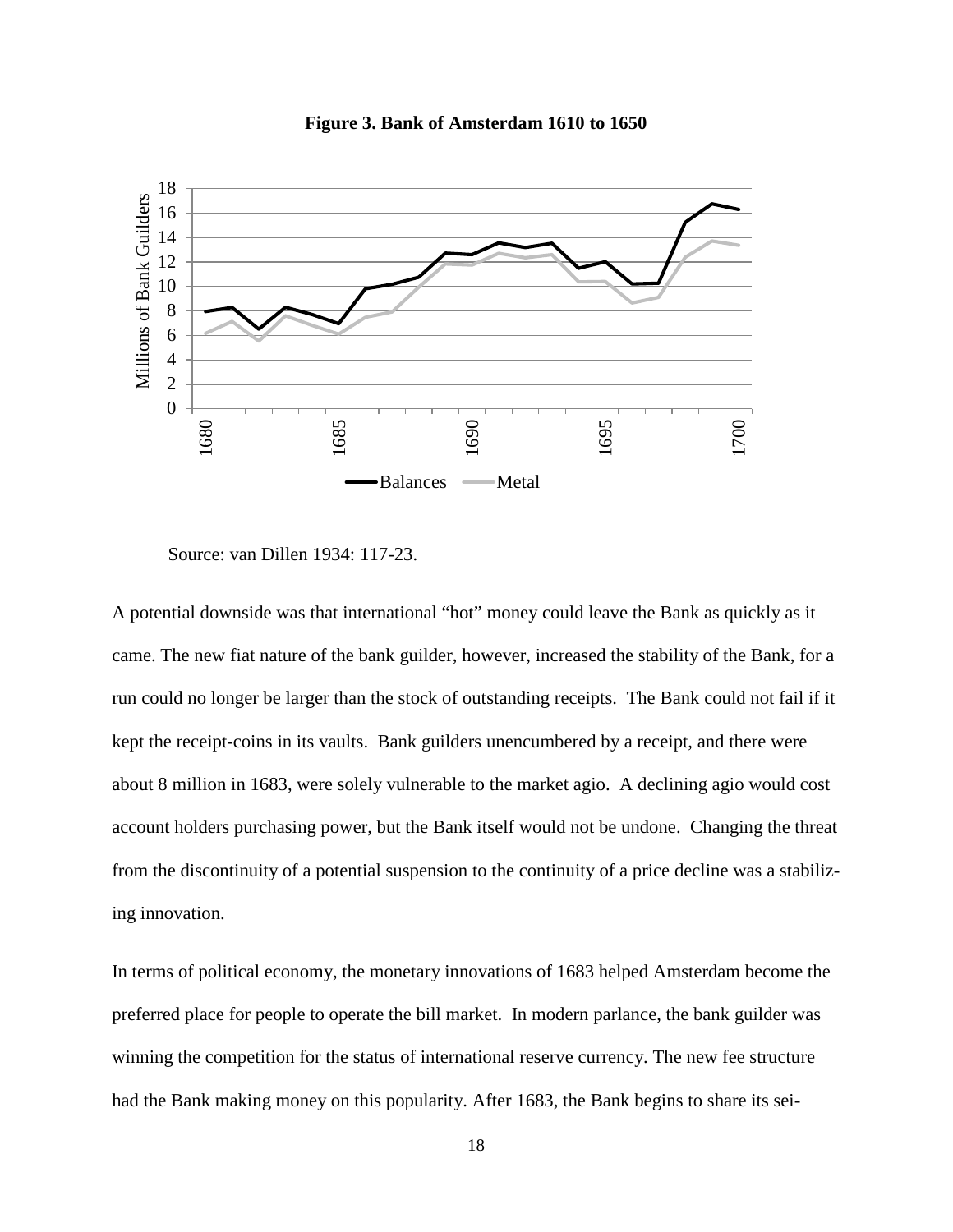gniorage with the City of Amsterdam. At first, the Bank made zero interest 'loans' that the city never repaid (Quinn and Roberds 2010: 26). In the eighteenth century, the city switched to just taking the Bank's annual profits.

With the introduction of the receipt system, the monetary transformation of Amsterdam (and de facto the Republic) was now complete. The most liquid asset in the economy was no longer coin, but a sort of "virtual banknote" residing in Bank of Amsterdam accounts. The beauty of this scheme lay in its subtlety: to anyone holding balances and a receipt, Bank money corresponded simply to the coin that had been deposited. To those not holding a receipt, coins could be readily purchased in Amsterdam's liquid market. In this sense, the Bank's rather abstract form of money did not directly confront the monetary authority of the Staten, or the primacy of coin.<sup>[12](#page-17-0)</sup>

## **4. Hegemony**

In the 1700s, the bank guilder became the leading money for settling bills, and Amsterdam became the hub of the international bill market. Lucien Gillard (2004) calls it the European guilder (*le florin européen*), and Adam Smith devotes many pages to explaining how the bank guilder works (Smith 1776: 446-55). Bills on Amsterdam were more widely available (in 85 percent of commercial cities) than bills on any other location in Europe (Flandreau et al. 2009). The reforms of 1683 formed the bedrock of the bank guilder's preeminence, but in this section we identify two complementary developments that promoted the hegemony of the bank guilder. The Dutch Republic stabilized the quality of its coin production, and merchant banking made Amsterdam the capital of credit. The former was a political solution that finally solved an old problem while the latter was an economic solution that produced a new problem.

<span id="page-19-0"></span> $12$  A noteworthy contrast is provided by the more direct approach of another contemporary municipal bank, the Bank of Hamburg. Beginning in 1770, the Hamburg institution explicitly defined its accounts as a claim on silver bullion rather than coin, and always stood ready to buy and sell bullion at posted prices (Sieveking 1934: 150).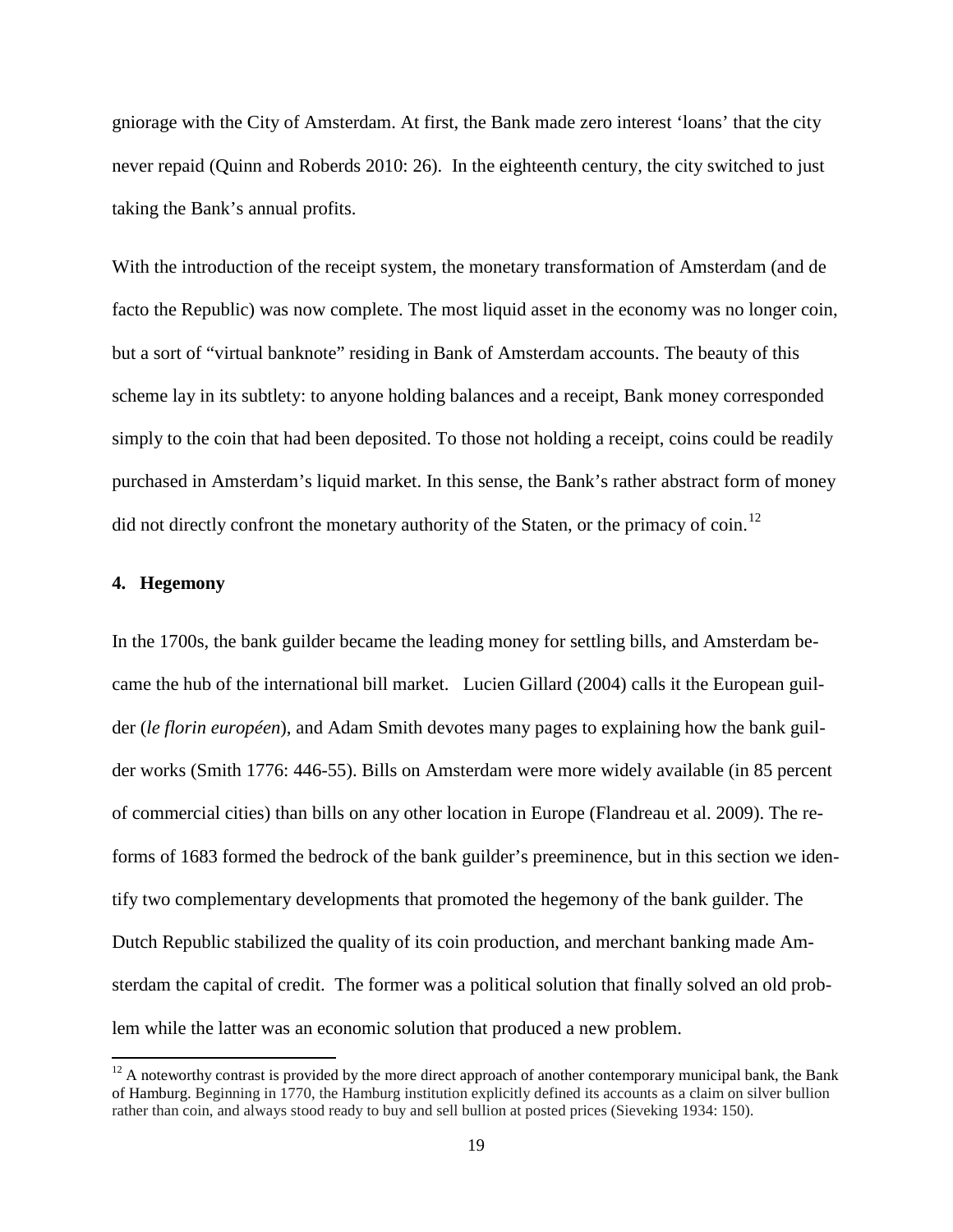The introduction of new coins in 1659 did not solve the old problem of multiple mints producing legal tender coins. Provinces, beginning with Zeeland in 1676, began introducing light coins that tried to play *patagon* to reformed coins of 1659 (Quinn and Roberds 2010: 37-8). By 1688, production of the new *arensdaalder* and *florijn* coins outpaced traditional trade coins at the provincial mints (Polak 1998a: 196-7). The province of Holland, however, opposed the trend, and instead promoted a new *gulden* (guilder) coin to act as the standard for current money. This battle did not affect the collateral at the Bank of Amsterdam, for the Bank took none of the new coins at its receipt window. But the deteriorating quality of circulating coin did push up the agio on bank money. It peaked at 12.5 percent in January 1693 (McCusker 1978: 48).

The coinage battle turned into a political fight as Holland banned the light coins in 1690 and got the Republic to do the same in 1694 (Polak 1998a: 199-200). Some municipal mints were paid to close, and the remaining mints accepted the non-debased *gulden* coin as the standard. Holland had finally succeeded in ending the mint chaos through political power, and the Republic's silver coins entered a period of enduring stability. That resolution also ended pressure on the Bank's agio from domestic mint standards, so coin stability translated into agio stability.

To see the agio over a very long period, Figure 4 plots a monthly agio from January 1653 to January 1780. Some eras, like 1700 to 1720, have few observations, but long-term trends can be discerned with the assistance of a polynomial  $3<sup>rd</sup>$  order) trend line. In particular, the agio increased from its *patagon* origins until 1694. The eighteenth century was relatively flat. For decades, the agio stayed between 3.5 and 5.5. The notable exceptions are the start of the War of Spanish Succession (1704-13), of which we know little, and the end of the Seven Years War (1757-63), of which we will say more below.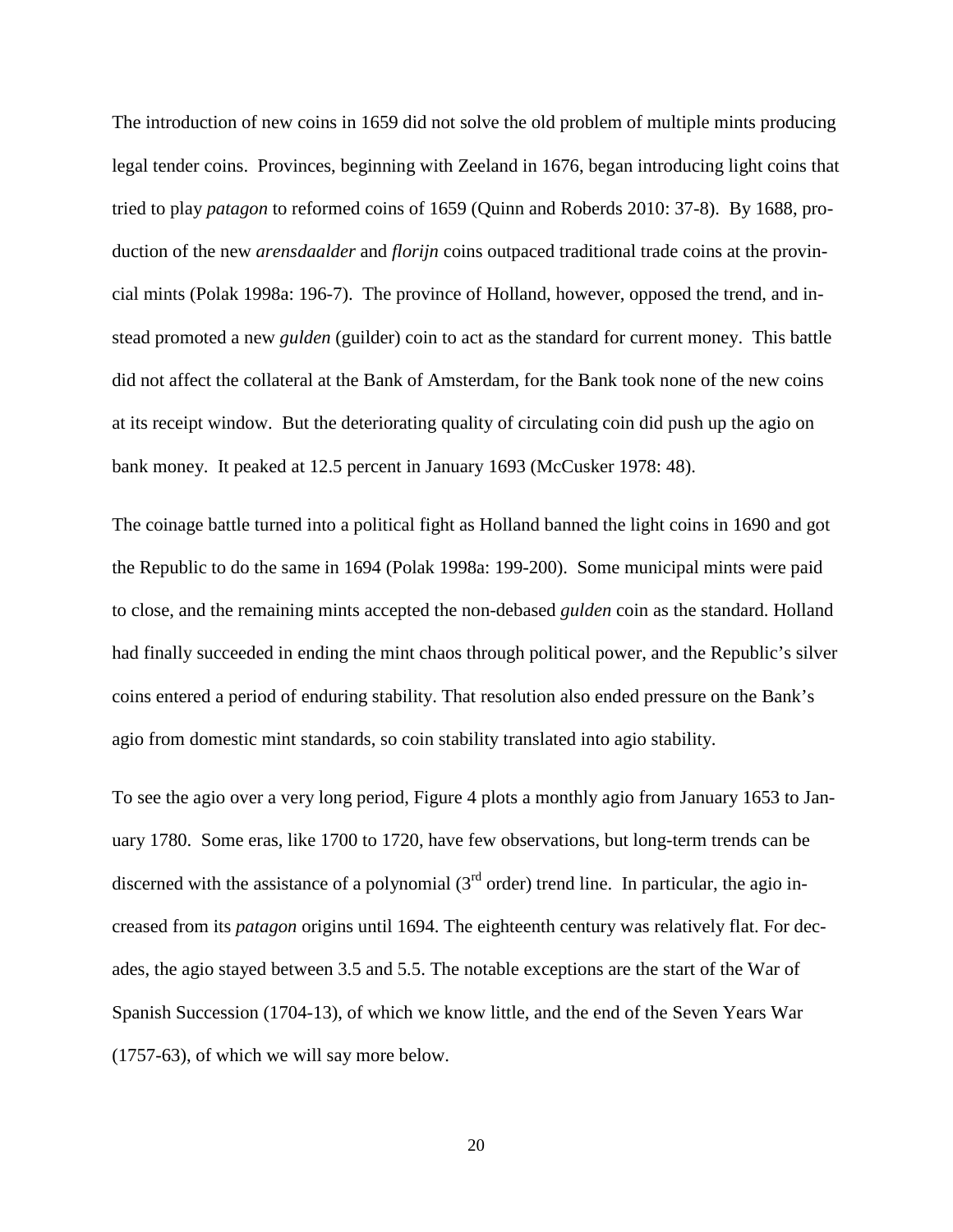

**Figure 4. Monthly Agios, 1653 to 1780**

Sources: McCusker 1978, Gillard 2004, AMA 234/290-295.

For the decades following the War of Spanish Succession, Bank balances were also fairly stable. Figure 5 shows that balances generally ranged around 15 to 20 million bank guilders.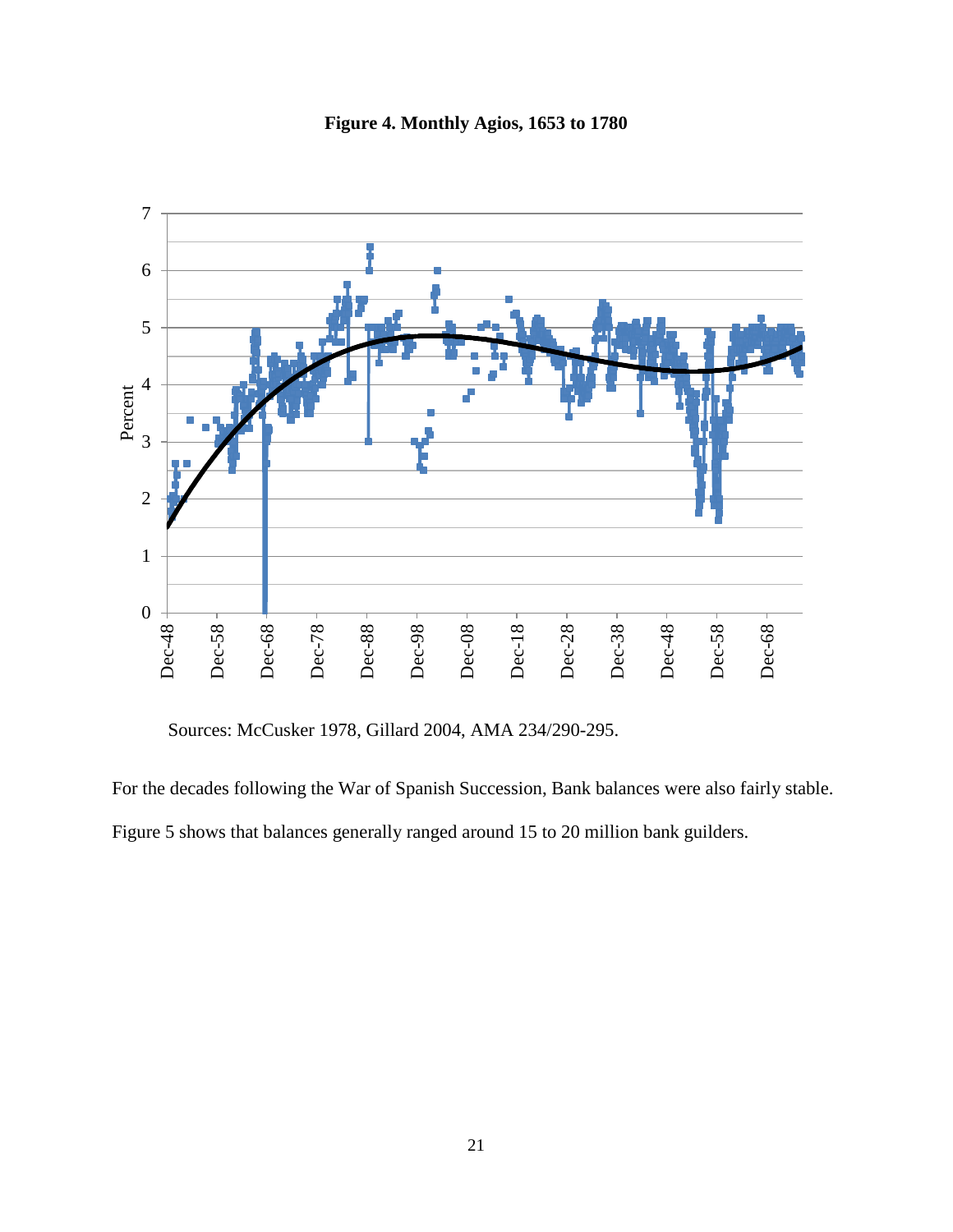

**Figure 4. Bank of Amsterdam 1700 to 1780**

The bank guilder's convenience (see reforms of 1683) and price stability (add reforms of 1694) so deepened the bill market in Amsterdam that large-scale merchant banking could develop. To use bills of exchange, people 1) had to arrange for someone to accept and settle a bill and 2) had to convince creditors that the arrangement would work. The earliest bill networks relied on everyone to return to recurring fairs in order to settle bills (Boyer-Xambeu, Deleplace, and Gillard 1994: 66-103). Later systems had bankers arrange overseas agents to accept bills, so creditors could trust the bill would settle (Neal and Quinn 2001). The merchant bankers of Amsterdam reversed the polarity. Customers in Hamburg, London or other cities drew bills to bankers in Amsterdam, and creditors trusted that Dutch bankers would accept and settle bills. Merchant banks attracted bills to Amsterdam, and such flows further deepened the city's money market.

The system relied on the credibility of merchant banks like *Andries Pels & Zoonen* and *George Clifford & Zoonen*. Both firms had annual turnovers at the Bank of over 5 million bank guilders

Source: van Dillen 1934: 117-23.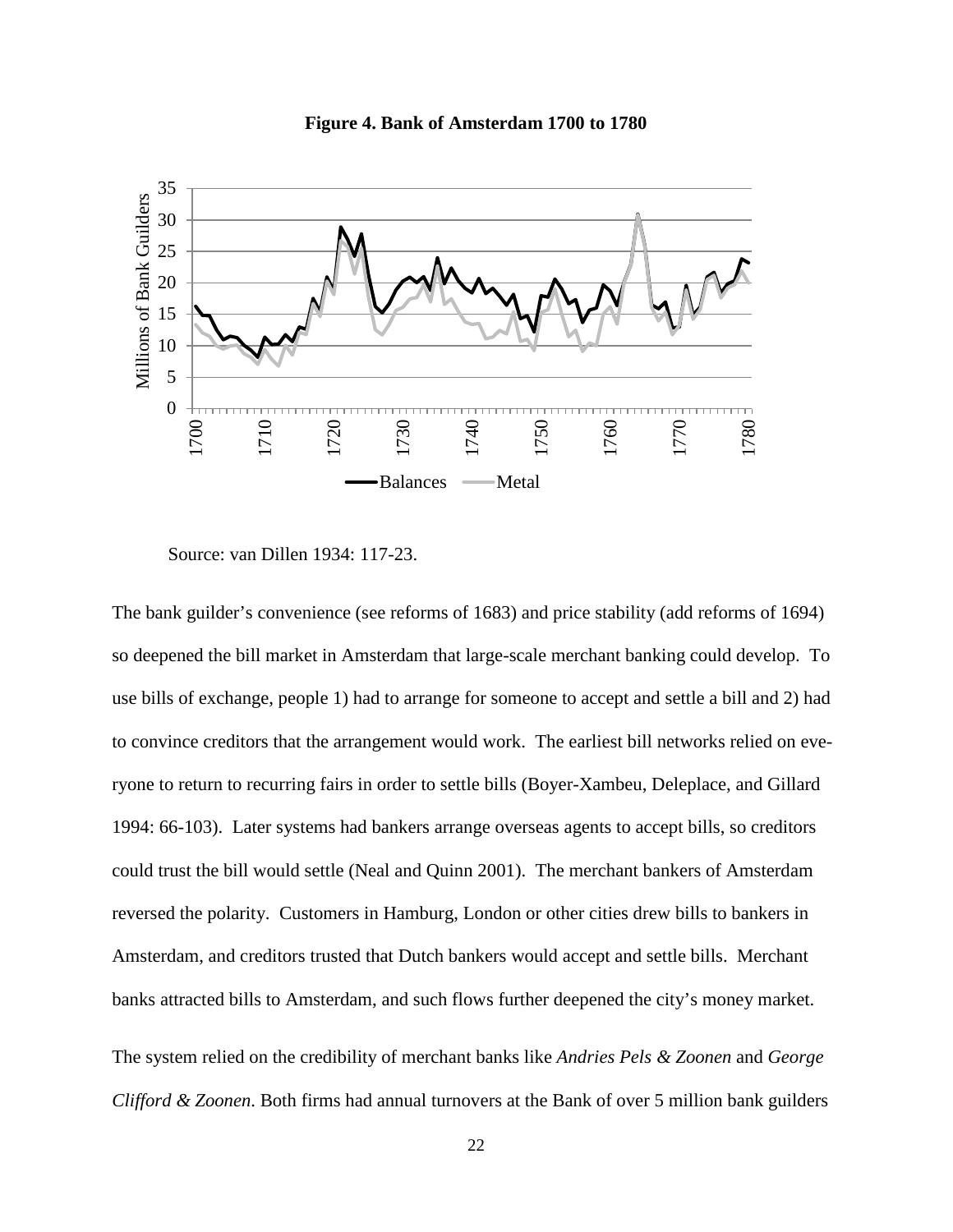as early as 1719.[13](#page-19-0) The firms *Hope & Co.* and *Raymond & Theodor de Smeth* reached 5 million during the War of Austrian Succession (1740-8) while still others joined that club during the Seven Years' War (1756-63). Traditional merchant banking relied on what was viewed as a conservative business plan: funding by deposits was eschewed in favor of bills, preferably backed by commodities so that sale of the collateral would pay for the bill.

The Bank of Amsterdam supported the acceptance market with a settlement process that was convenient and final. Moreover, the resulting bank guilders were stable and the gateway to all that the center of the financial world had to offer. Creditors could repatriate the money for a typical return of 2 to 4 percent, could spend bank guilders on nearly any of the world's commodities, or could invest in securities like the Dutch East India Company or British stocks. The merchant banks pulled in credit from all around Europe and then supplied it access to all Amsterdam's opportunities.

Amsterdam's credit swelled during the Seven Years War. Balances at the Bank rose from 13.7 million to 22.9 million (see Figure 4). Financial flows focused on Holland as a neutral power, and the traditional merchant banks took advantage to fund the gamut from commerce and to sovereign borrowing. The boom also supported the expansion of banks willing to use more financial leverage. Instead of using capital, banks like de Smeth, *Charles & Theophilus Cazenove*, and *Gebroeders de Neufville* aggressively borrowed money in order to pay creditors. Instead of requiring collateral, they were willing to extend unsecured credit. By the first half of 1763, the conservative merchant banking firm of Pels was paying out 70 percent of its balance at the Bank of Amsterdam each week, meaning that Pels had to replenish its account every ten days or so (Quinn and Roberds 2012). At the other extreme, the bank Cazenove paid out over 400 percent

<sup>&</sup>lt;sup>13</sup> These figures were collected by Simon Hart (AMA 883/405).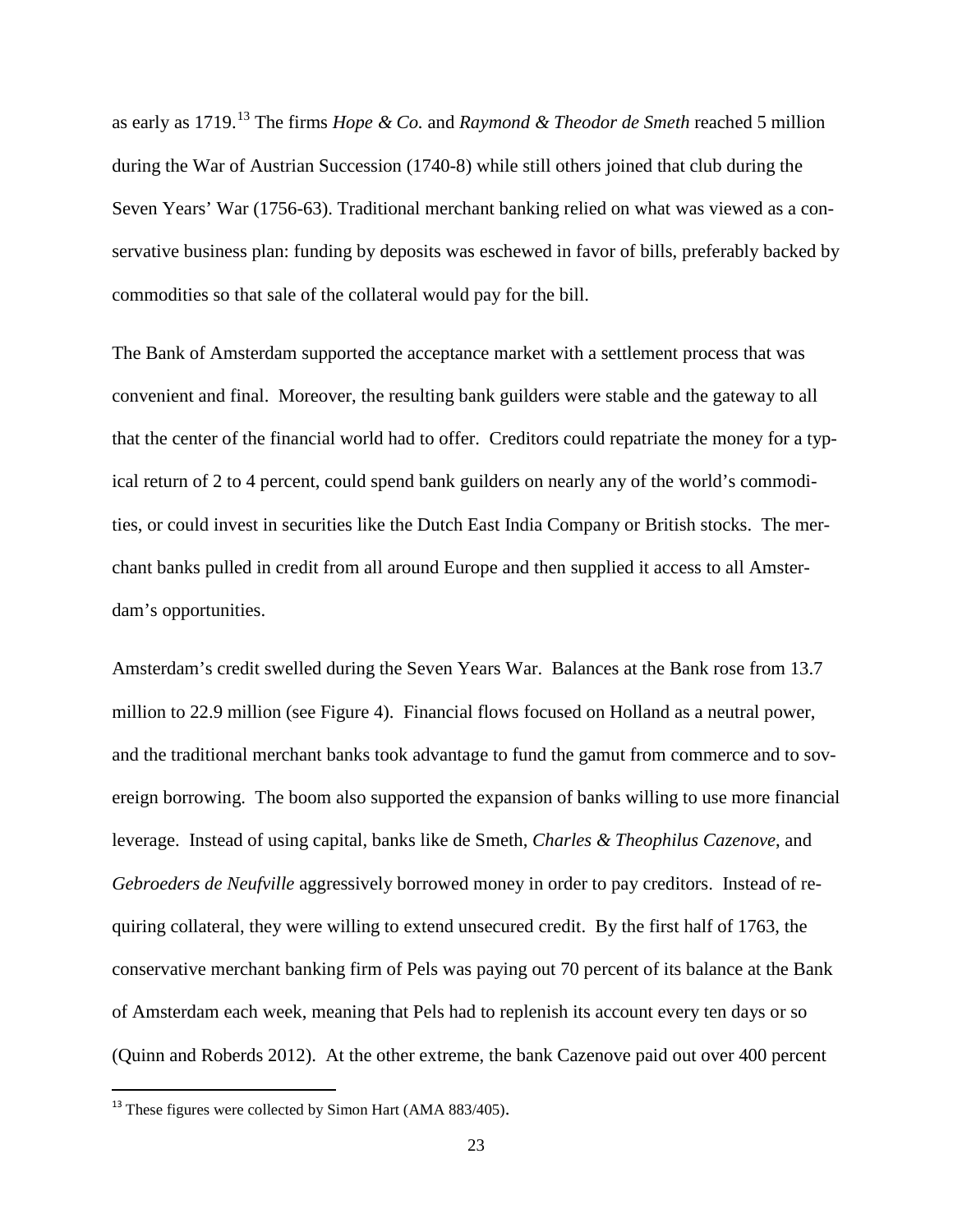of its balances each week, so Cazenove had to replenish its balances every day or two. Cazenove was constantly selling new bills to pay for bills it had already accepted.

All this lending and leverage came to a sudden stop in August 1763 (de Jong-Keesing 1939). The shocking failure of a large merchant bank (de Neufville) caused the market to contract its lending to banks, banks to stop accepting bills, and creditors to stop lending on the security of bills. The crisis spread out with particular disruption to Hamburg, Berlin, the Baltic and other areas highly dependent of the Amsterdam credit market (Schnabel and Shin 2004).

None of this was the Bank of Amsterdam's fault, yet the crisis thrust the Bank into a new policy role, that of lender of last resort. The crisis destabilized demand for bank money and, consequently, the agio (de Jong-Keesing 1939). Moreover, the crisis blurred the traditional policy trade-off between stability and lending because last-resort lending stabilizes bank money by assisting banks, yet destabilizes bank money by moving credit risk onto the books of the central bank. At one extreme, the city could have used the Bank to bail out de Neufville. People did so petition, but no bailout was forthcoming; Amsterdam decided that de Neufville was not too big to fail. At the other extreme, the Bank could have done nothing new, so emergency lending would have been limited to coin collateral. Quinn and Roberds (2012) find that all bankers used this traditional facility, but a few additional banks needed more to prevent failure. In the end, the Bank of Amsterdam chose a middle course, introducing a new lending window that accepted silver bullion. While the amount of borrowing through this new facility was not very large, it made a crucial difference for banks very close to failing.

In Amsterdam, no merchant bank beyond de Neufville failed, so the Bank's policies were a local success. Outside Amsterdam, however, ruin was widespread. The bill market in Hamburg shut

24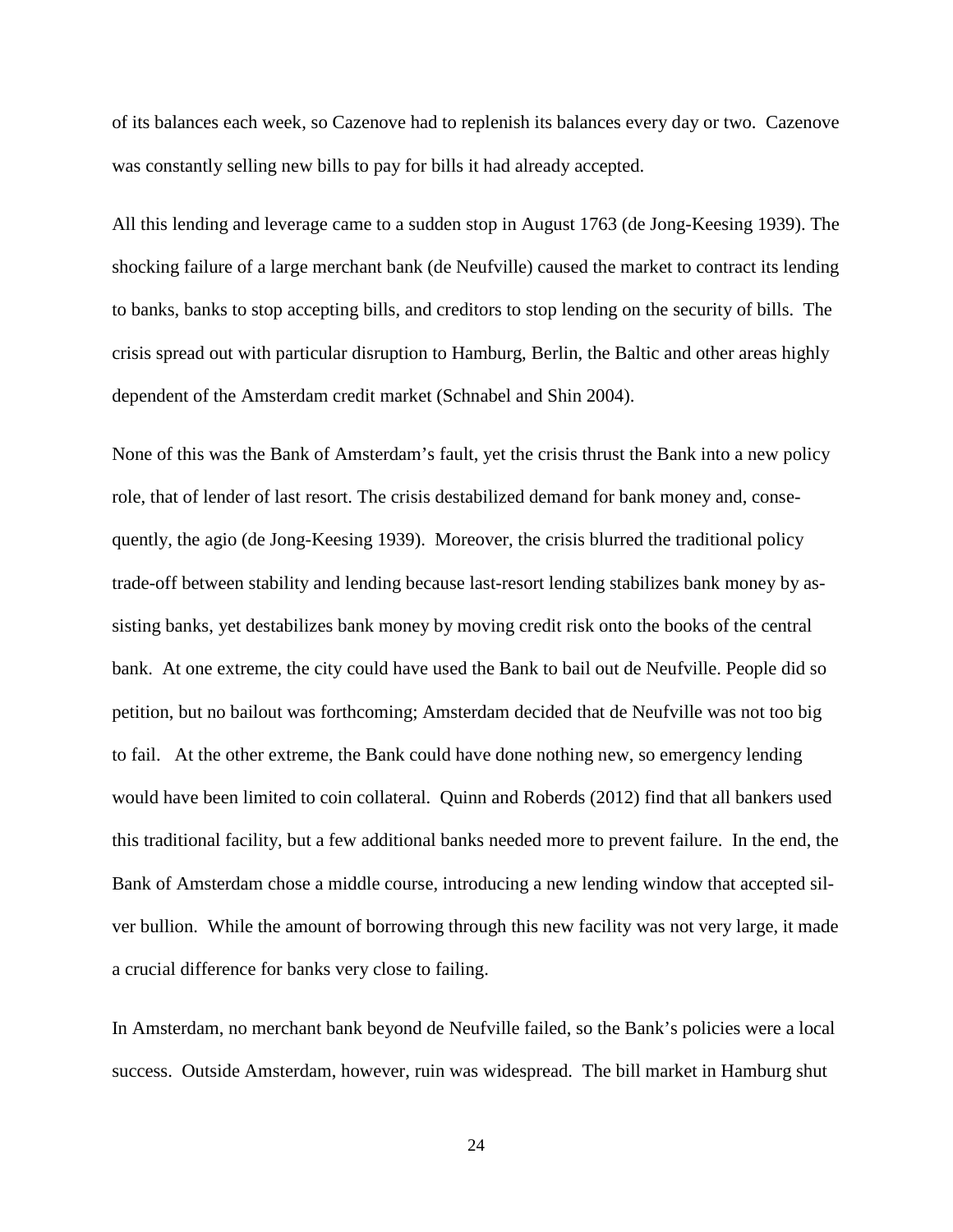down for months, and Prussia suspended commercial debts. The result was that the markets that feed demand to Amsterdam shrank and began relying more on London (Carlos and Neal 2011). The weakening of Amsterdam relative to London continued after another major panic in 1772-3. While the Bank of Amsterdam was solid, Europe was learning that the Dutch banking system was not. The hegemony of the bank guilder slipped.

#### **5. Decline and Collapse**

The decline of the Bank of Amsterdam accelerated with the Fourth Anglo-Dutch War (1780-4). The British blockade of Holland and the capture of many Asian colonies put tremendous pressure on the Dutch East India Company. The City of Amsterdam responded by shifting Bank policy towards substantial lending to the distressed company. Loans were also extended to the city, to provincial governments, and to private parties through a new lending facility (Van Dillen 1964c). The cost was a deterioration of the Bank's balance sheet that contributed to a rapid decline in demand for bank guilders. As Figure 5 shows, the metallic stock of the bank dropped from 20 million in 1780 to 6 million in 1784. Balances remained stable only because the Bank was lending vast amounts to the company.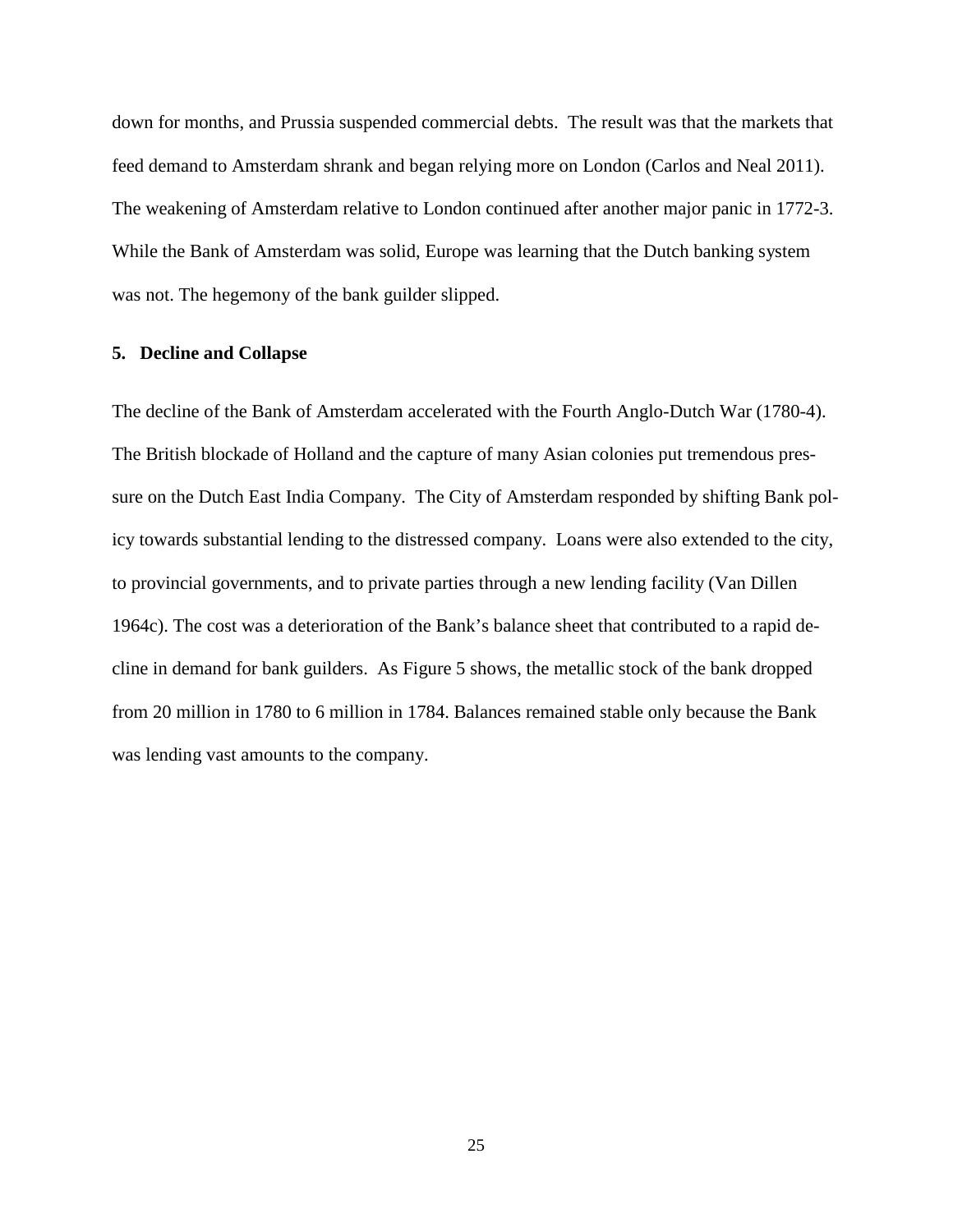

**Figure 5. Bank of Amsterdam 1780 to 1795**

Source: van Dillen 1934: 117-23.

The French Revolution at first caused a revival of the Bank as money sought a safe haven, but Amsterdam proved no lasting refuge. The agio ran negative starting in August 1794, and money that could escape did before the French army arrived in the winter of 1794-5. The Bank of Amsterdam was finally closed in 1819, having been superseded by the Bank of the Netherlands (*De Nederlandsche Bank)* in 1814 (Van Dillen 1964c).

# **6. Conclusion**

Amsterdam created its Bank in response to a destabilizing version of monetary competition. The initial design of the Bank was fairly unimaginative and it was only partly successful at discouraging debasement. Through a series of largely improvised policies, however, the bank guilder developed into an almost unbeatable competitor in the international market for settlement. Such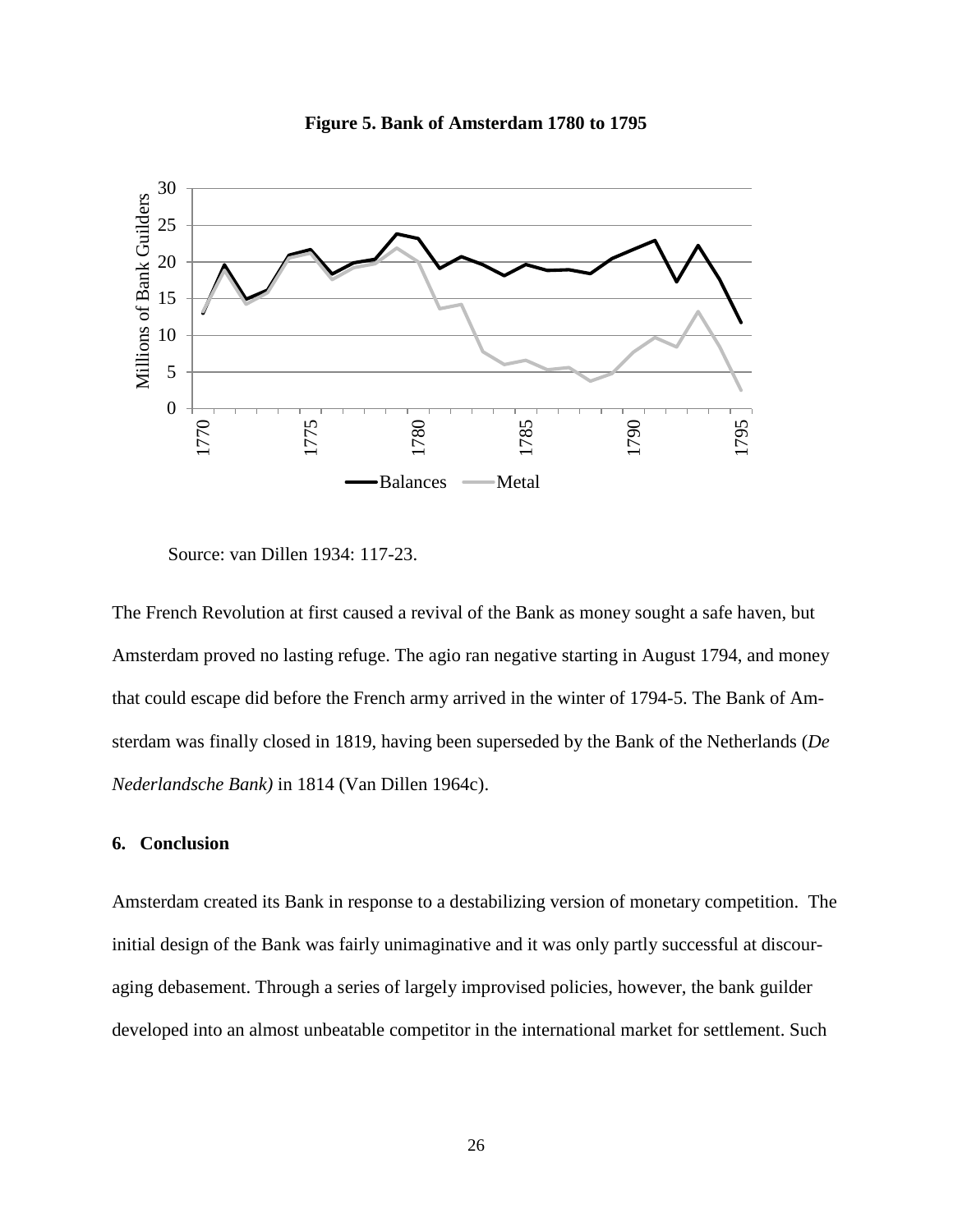was the depth of Amsterdam's innovations that it was not until the end of the eighteenth century that rival Continental centers began to catch up.

The success of the Bank of Amsterdam over many decades followed from primarily the city of Amsterdam's ability and willingness to not unduly exploit the Bank. The sharp fall of the bank guilder in the 1780s highlights the importance of the previous era of forbearance. The "waxen wings" of the 1683 receipt system would carry the Bank to great heights, if in the end it journeyed too close to the sun.

# **References**

#### ARCHIVES

Amsterdam Municipal Archives (*Stadsarchief Amsterdam*): AMA

# LITERATURE

- Boyer-Xambeu, Marie-Therese, Ghislain Deleplace and Lucien Gillard. 1994. *Private Money and Public Currencies*. M.E. Sharpe, New York.
- Carlos, Ann and Larry Neal. 2011. "Amsterdam and London as Financial Centers in the Eighteenth Century." *Financial History Review* 18(1): 21-46.
- Dehing, Pit, and Marjolein 't Hart. 1997. "Linking the fortunes, currency and banking, 1550- 1800." In *A Financial History of the Netherlands,* ed. Marjolein 't Hart, Joost Jonker and Jan Luiten van Zanden, 37-63. Cambridge University Press, Cambridge.
- De Jong-Keesing, Elisabeth Emmy. 1939. *De Economische Crisis van 1763 te Amsterdam.* N.V. Intern. Uitgevers en h. Mij, Amsterdam.
- De Vries, Jan, and Ad van der Woude. 1997. *The First Modern Economy, Success, Failure and Perseverance of the Dutch Economy, 1500-1815.* Cambridge University Press, Cambridge.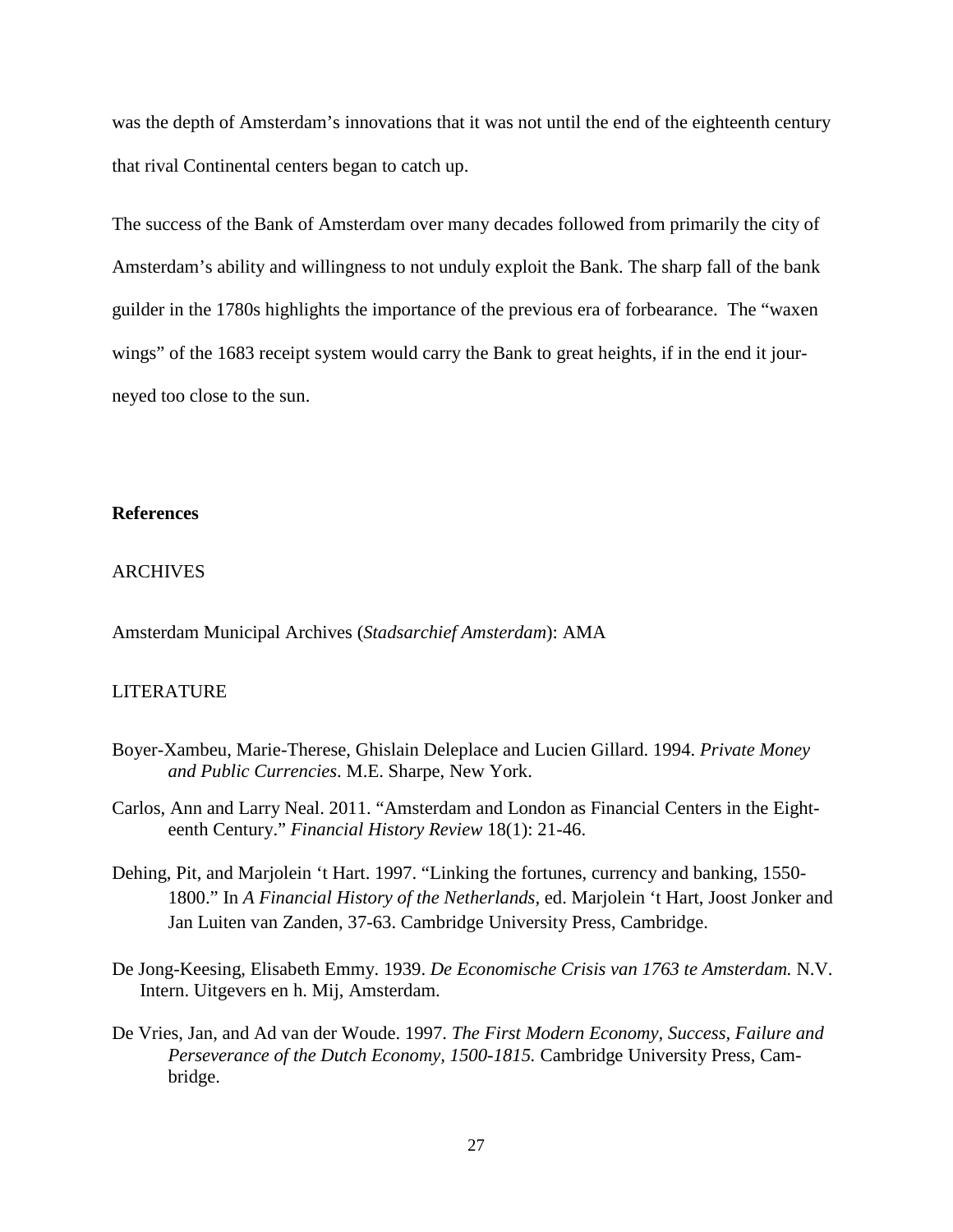- Flandreau, Marc, Chritophe Galimard, Clemens Jobst and Pilar Nogues-Marco. 2009. "Monetary Geography before the Industrial Revolution." *Cambridge Journal of Regions, Economy and Society* 2:149-171.
- Gandal, Neil and Nathan Sussman. 1997. "Asymmetric Information and Commodity Money: Tickling the Tolerance in Medieval France." *Journal of Money, Credit, and Banking*  19(4): 440-56.
- Gillard, Lucien. 2004. *La banque d'Amsterdam et le florin européen au temps de la République neerlandaise, 1610-1820*. L'École des hautes études en sciences sociales, Paris.
- Kahn, Charles M., and William Roberds. 2009. "Why pay? An introduction to the economics of payments?" *Journal of Financial Intermediation* 18(1): 1-23.
- McCusker, John J. 1978. *Money and Exchange in Europe and America, 1600-1775: A Handbook*. University of North Carolina Press, Chapel Hill.
- Mees, Willem C. 1838. *Proeve eener Geschiedenis van het Bankwezen in Nederland geduerende den Tijd der Republiek.* W. Messcuert, Rotterdam.
- Munro, John H. 2012. "The Technology and Economics of Coinage Debasement in Medieval and Early Modern Europe: with Special Reference to the Low Countries and England." Working Paper 456, University of Toronto, Department of Economics.
- Neal, Larry. 2000. "How It All Began: The Monetary and Financial Architecture of Europe During the First Global Capital Markets, 1648-1815." *Financial History Review*, 7: 117-140.
- Neal, Larry and Stephen Quinn. 2001. "Networks of Information, Markets, and Institutions in the rise of London as a Financial Centre." *Financial History Review* 8(1): 7-26.
- Polak, Menno. 1998a. *Historiografie en Economie van de 'Muntchaos', Deel I*. NEHA, Amsterdam.
- Polak, Menno. 1998b. *Historiografie en Economie van de 'Muntchaos', Deel II: Bijlagen*. NEHA, Amsterdam.
- Quinn, Stephen and William Roberds. 2007. "The Bank of Amsterdam and the Leap to Central Bank Money." *American Economic Review Papers and Proceedings* 97: 262-5.
- Quinn, Stephen and William Roberds. 2009a. "An Economic Explanation of the Early Bank of Amsterdam, Debasement, Bills of Exchange and the Emergence of the First Central Bank." In *The Evolution of Financial Institutions from the Seventeenth to the Twentieth-First Century* (2009), ed. Jeremy Atack and Larry Neal, 32-70. Cambridge University Press.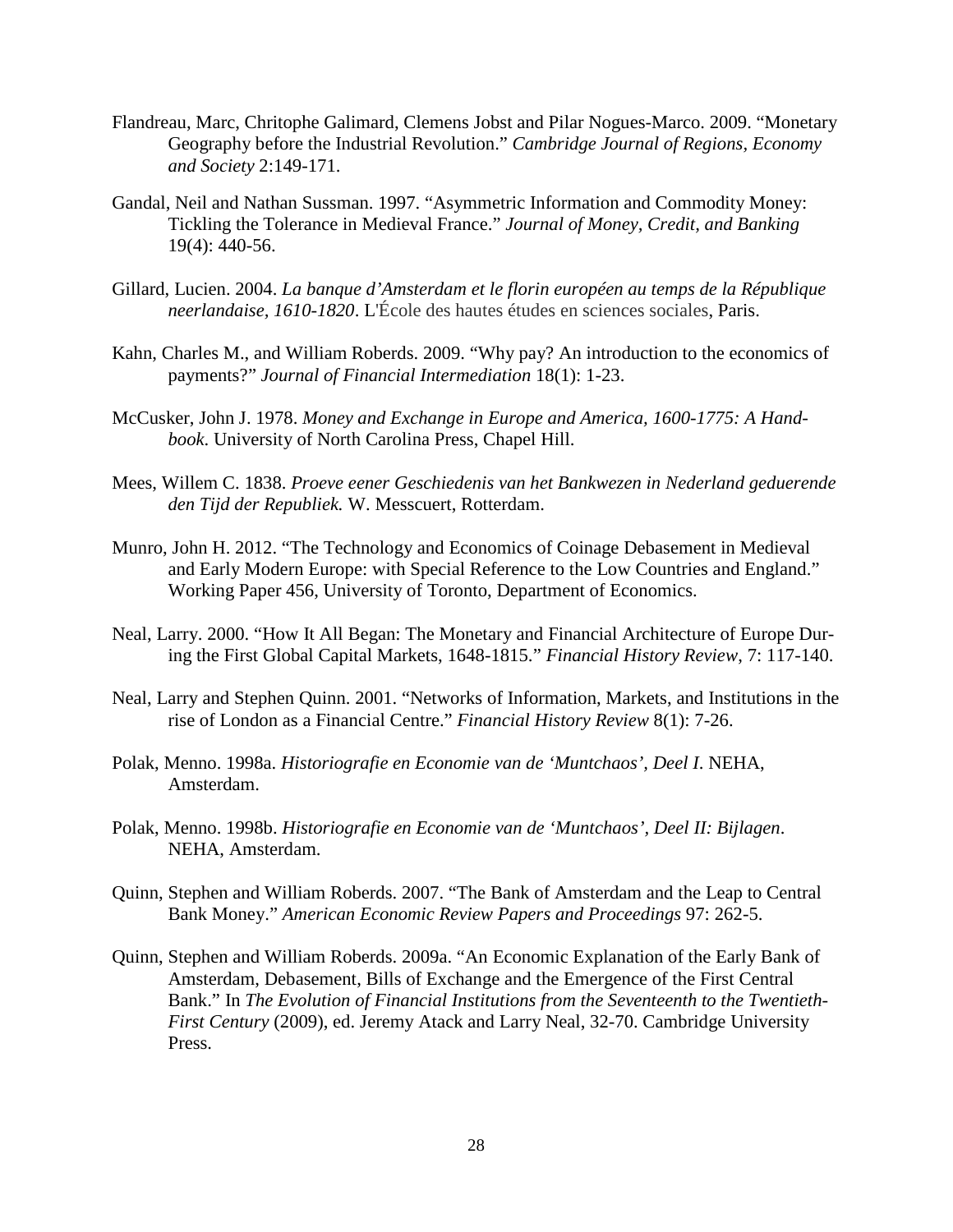- Quinn, Stephen and William Roberds. 2009b. "Coinage, central bank money and the Bank of Amsterdam." In *The Bank of Amsterdam: on the Origins of Central Banking*, ed. Marius van Nieuwkerk: 92-107. Sonsbeek Publishers, Amsterdam.
- Quinn, Stephen and William Roberds. 2010. "How Amsterdam got Fiat Money." Federal Reserve Bank of Atlanta Working Paper 2010-17.
- Quinn, Stephen and William Roberds. 2012. "Responding to a Shadow Banking Crisis: the Lessons of 1763." Federal Reserve Bank of Atlanta Working Paper 2012-8.
- Rolnick, Arthur; François Velde, and Warren E. Weber. 1996. "The Debasement Puzzle: An Essay on Medieval Monetary History." *Journal of Economic History* 56(4): 789-808.
- Sargent, Thomas J. and François Velde, 2002. *The Big Problem of Small Change.* Princeton University Press: Princeton.
- Schnabel, Isabel and Hyun Song Shin. 2004. "Liquidity and Contagion: The Crisis of 1763." *Journal of the European Economic Association* 2(6): 929-968.
- Sieveking, Heinrich. 1934. "Die Hamburger Bank." In *History of the Principal Public Banks*, ed. Johannes Gerard van Dillen, 125-160. Martinus Nijhoff, The Hague.
- Spufford, Peter. 2006. "From Antwerp and Amsterdam to London: the Decline of Financial Centres in Europe." *De Economist* 154: 143-175.
- Smith, Adam. 1776 [Modern Library Edition 1937]. *The Wealth of Nations*. Modern Library, New York.
- 't Hart, Marjolein, 2009. "Corporate Governance." In *The Bank of Amsterdam: on the Origins of Central Banking*, ed. Marius van Nieuwkerk: 144-155. Sonsbeek Publishers, Amsterdam.
- Uittenbogaard, Roland. 2009. "Lending by the Bank of Amsterdam (1609-1802)." In *The Bank of Amsterdam: on the Origins of Central Banking*, ed. Marius van Nieuwkerk: 120-131. Sonsbeek Publishers, Amsterdam.
- Van Cauwenberghe, Eddy and Lucie Verachten. 2012. "Dataset monetaire geschiedenis van de Zuidelijke Nederlanden, 1493-1789," at *Geldmuseum, museum over geld en geldcultuur in Utrecht* (geldmuseum.nl/museum).
- Van Dillen, Johannes Gerard. 1921. "Een Boek van Phoonsen over de Amsterdamsche Wisselbank." *Economisch-historish jaarboek* 7: 1-146.
- Van Dillen, Johannes Gerard. 1925. *Bronnen Tot de Geschiedenis Der Wisselbanken*. Martinus Nijhoff, The Hague.